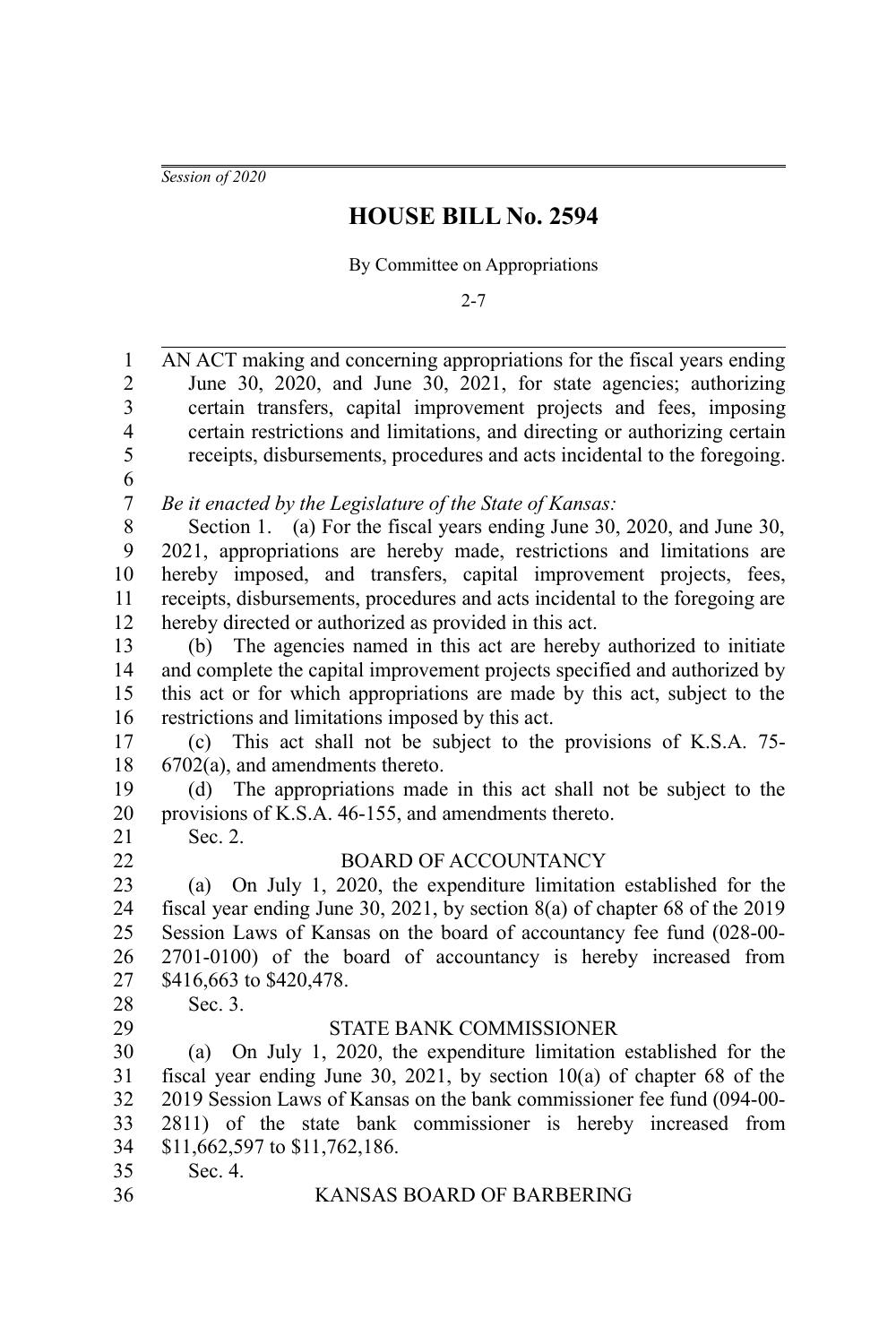(a) On the effective date of this act, the expenditure limitation established for the fiscal year ending June 30, 2020, by the state finance council by section 132(e) of the 2019 Session Laws of Kansas on the board of barbering fee fund (100-00-2704-0100) of the Kansas board of barbering is hereby decreased from \$159,647 to \$138,424. Sec. 5. KANSAS BOARD OF BARBERING (a) On July 1, 2020, the expenditure limitation established for the fiscal year ending June 30, 2021, by section 12(a) of chapter 68 of the 2019 Session Laws of Kansas on the board of barbering fee fund (100-00- 2704-0100) of the Kansas board of barbering is hereby decreased from \$157,501 to \$141,042. Sec. 6. BEHAVIORAL SCIENCES REGULATORY BOARD (a) On July 1, 2020, the expenditure limitation established for the fiscal year ending June 30, 2021, by section 13(a) of chapter 68 of the 2019 Session Laws of Kansas on the behavioral sciences regulatory board fee fund (102-00-2730-0100) of the behavioral sciences regulatory board is hereby increased from \$947,220 to \$959,271. Sec. 7. KANSAS STATE BOARD OF COSMETOLOGY (a) On the effective date of this act, the expenditure limitation established for the fiscal year ending June 30, 2020, by the state finance council by section 132(e) of the 2019 Session Laws of Kansas on the cosmetology fee fund (149-00-2706-0100) of the Kansas board of cosmetology is hereby increased from \$1,141,846 to \$1,151,079. Sec. 8. KANSAS STATE BOARD OF COSMETOLOGY (a) On July 1, 2020, the expenditure limitation established for the fiscal year ending June 30, 2021, by section 16(a) of chapter 68 of the 2019 Session Laws of Kansas on the cosmetology fee fund (149-00-2706- 0100) of the Kansas state board of cosmetology is hereby increased from \$1,144,609 to \$1,164,966. Sec. 9. STATE BOARD OF HEALING ARTS (a) On July 1, 2020, the expenditure limitation established for the fiscal year ending June 30, 2021, by section 14(a) of chapter 68 of the 2019 Session Laws of Kansas on the healing arts fee fund (105-00-2705- 0100) of the state board of healing arts is hereby increased from \$6,331,086 to \$6,419,900. Sec. 10. STATE DEPARTMENT OF CREDIT UNIONS (a) On July 1, 2020, the expenditure limitation established for the 1 2 3 4 5 6 7 8 9 10 11 12 13 14 15 16 17 18 19 20 21 22 23 24 25 26 27 28 29 30 31 32 33 34 35 36 37 38 39 40 41 42 43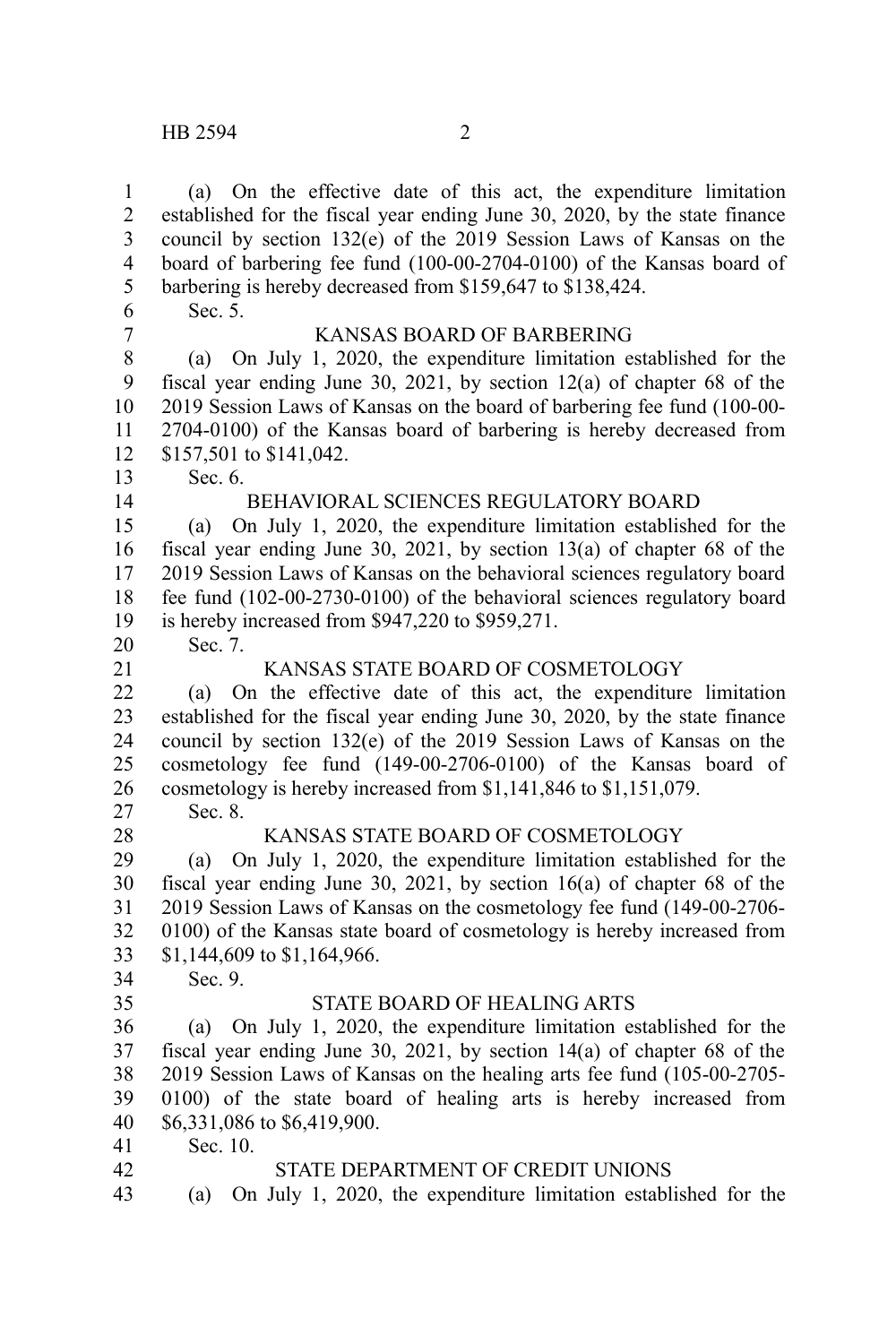fiscal year ending June 30, 2021, by section 17(a) of chapter 68 of the 2019 Session Laws of Kansas on the credit union fee fund (159-00-2026- 0100) of the state department of credit unions is hereby increased from \$1,269,934 to \$1,284,202. Sec. 11. KANSAS DENTAL BOARD (a) On July 1, 2020, the expenditure limitation established for the fiscal year ending June 30, 2021, by section 19(a) of chapter 68 of the 2019 Session Laws of Kansas on the dental board fee fund (167-00-2708- 0100) of the Kansas dental board is hereby increased from \$420,600 to \$425,814. Sec. 12. BOARD OF NURSING (a) On July 1, 2020, the expenditure limitation established for the fiscal year ending June 30, 2021, by section 24(a) of chapter 68 of the 2019 Session Laws of Kansas on the board of nursing fee fund (482-00- 2716-0200) of the state board of nursing is hereby increased from \$2,747,110 to \$2,795,009. Sec. 13. BOARD OF EXAMINERS IN OPTOMETRY (a) On July 1, 2020, the expenditure limitation established for the fiscal year ending June 30, 2021, by section 25(a) of chapter 68 of the 2019 Session Laws of Kansas on the optometry fee fund (488-00-2717- 0100) of the board of examiners in optometry is hereby increased from \$161,435 to \$164,097. Sec. 14. STATE BOARD OF PHARMACY (a) On July 1, 2020, the expenditure limitation established for the fiscal year ending June 30, 2021, by section 27(c) of chapter 68 of the 2019 Session Laws of Kansas on the state board of pharmacy fee fund (531-00-2718-0100) of the state board of healing arts is hereby increased from \$2,959,371 to \$2,999,975. (b) On the effective date of this act, the provisions of section 27(b) of chapter 68 of the 2019 Session Laws of Kansas are hereby declared to be null and void and shall have no force and effect. Sec. 15. REAL ESTATE APPRAISAL BOARD (a) On July 1, 2020, the expenditure limitation established for the fiscal year ending June 30, 2021, by section 28(a) of chapter 68 of the 2019 Session Laws of Kansas on the appraiser fee fund (543-00-2732- 0100) of the real estate appraisal board is hereby increased from \$334,160 to \$337,930. Sec. 16. 1 2 3 4 5 6 7 8 9 10 11 12 13 14 15 16 17 18 19 20 21 22 23 24 25 26 27 28 29 30 31 32 33 34 35 36 37 38 39 40 41 42 43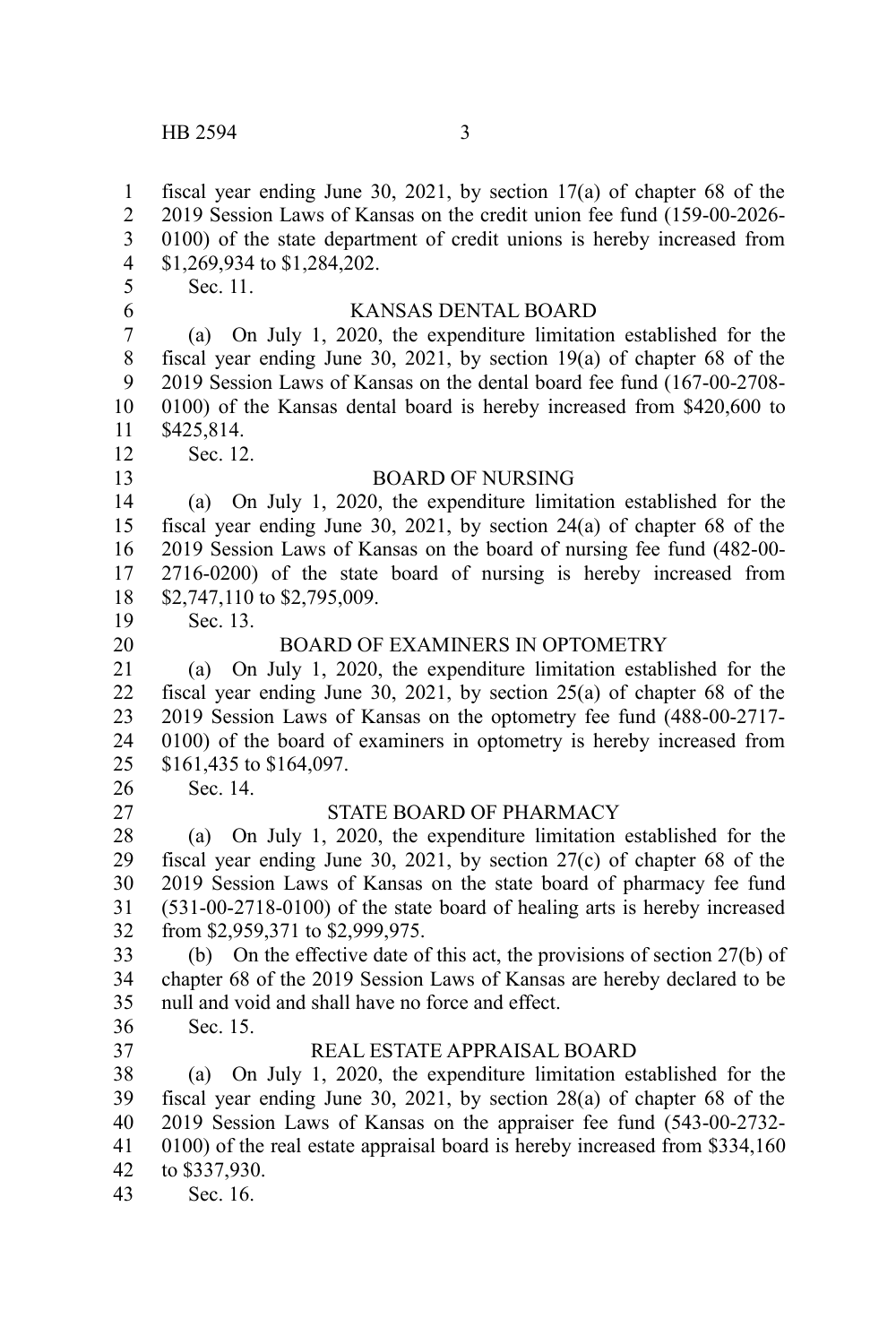#### KANSAS REAL ESTATE COMMISSION (a) There is appropriated for the above agency from the following special revenue fund or funds for the fiscal year ending June 30, 2020, all moneys now or hereafter lawfully credited to and available in such fund or funds, except that expenditures other than refunds authorized by law shall not exceed the following: Special litigation reserve fund..........................................................No limit *Provided,* That no expenditures shall be made from the special litigation reserve fund for the fiscal year ending June 30, 2020, except upon the approval of the director of the budget acting after ascertaining that: (1) Unforeseeable occurrence or unascertainable effects of a foreseeable occurrence characterize the need for the requested expenditure, and delay until the next legislative session on the requested action would be contrary to clause (3) of this proviso; (2) the requested expenditure is not one that was rejected in the next preceding session of the legislature and is not contrary to known legislative policy; and (3) the requested action will assist the above agency in attaining an objective or goal that bears a valid relationship to powers and functions of the above agency. (b) During the fiscal year ending June 30, 2020, the executive director of the Kansas real estate commission, with the approval of the director of the budget, may transfer moneys from the real estate fee fund (549-00-2721-0100) to the special litigation reserve fund of the Kansas real estate commission: *Provided,* That the aggregate of such transfers for the fiscal year ending June 30, 2020, shall not exceed \$20,000: *Provided further,* That the executive director of the Kansas real estate commission shall certify each such transfer of moneys to the director of accounts and reports and shall transmit a copy of each such certification to the director of the budget and the director of legislative research. Sec. 17. KANSAS REAL ESTATE COMMISSION (a) On July 1, 2020, the expenditure limitation established for the fiscal year ending June 30, 2021, by section 30(a) of chapter 68 of the 2019 Session Laws of Kansas on the real estate fee fund (549-00-2721- 1 2 3 4 5 6 7 8 9 10 11 12 13 14 15 16 17 18 19 20 21 22 23 24 25 26 27 28 29 30 31 32 33

0100) of the Kansas real estate commission is hereby increased from \$1,169,916 to \$1,185,799. (b) There is appropriated for the above agency from the following 34 35 36

special revenue fund or funds for the fiscal year ending June 30, 2021, all moneys now or hereafter lawfully credited to and available in such fund or funds, except that expenditures other than refunds authorized by law shall not exceed the following: 37 38 39 40

Special litigation reserve fund..........................................................No limit *Provided*, That no expenditures shall be made from the special litigation reserve fund for the fiscal year ending June 30, 2021, except upon the 41 42 43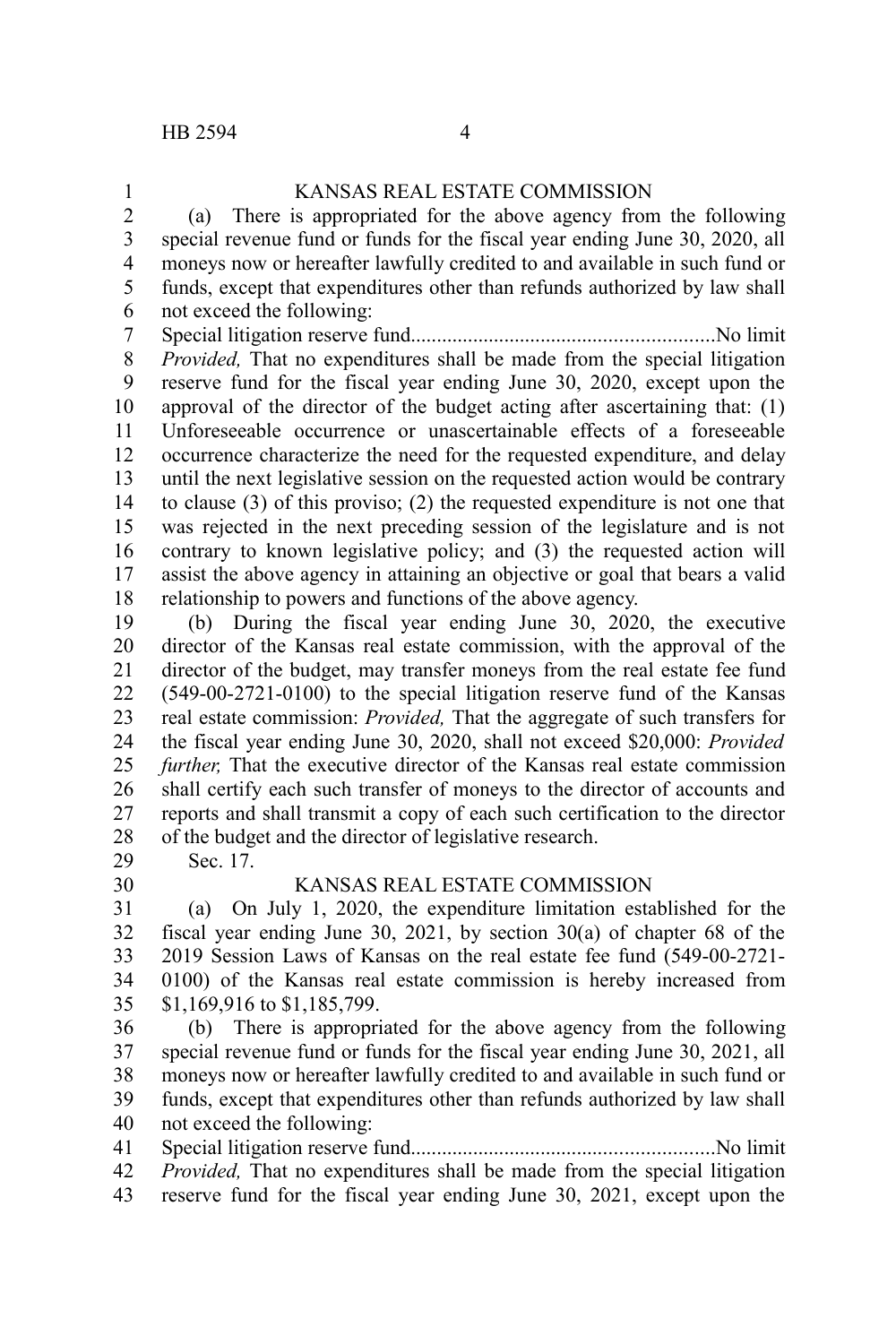approval of the director of the budget acting after ascertaining that: (1) Unforeseeable occurrence or unascertainable effects of a foreseeable occurrence characterize the need for the requested expenditure, and delay until the next legislative session on the requested action would be contrary to clause (3) of this proviso; (2) the requested expenditure is not one that was rejected in the next preceding session of the legislature and is not contrary to known legislative policy; and (3) the requested action will assist the above agency in attaining an objective or goal that bears a valid relationship to powers and functions of the above agency. 1 2 3 4 5 6 7 8 9

(c) During the fiscal year ending June 30, 2021, the executive director of the Kansas real estate commission, with the approval of the director of the budget, may transfer moneys from the real estate fee fund (549-00- 2721-0100) to the special litigation reserve fund of the Kansas real estate commission: *Provided,* That the aggregate of such transfers for the fiscal year ending June 30, 2021, shall not exceed \$20,000: *Provided further,* That the executive director of the Kansas real estate commission shall certify each such transfer of moneys to the director of accounts and reports and shall transmit a copy of each such certification to the director of the budget and the director of legislative research. 10 11 12 13 14 15 16 17 18 19

- 20
- 21

## STATE BOARD OF TECHNICAL PROFESSIONS

(a) On July 1, 2020, the expenditure limitation established for the fiscal year ending June 30, 2021, by section 32(a) of chapter 68 of the 2019 Session Laws of Kansas on the technical professions fee fund (663- 00-2729-0100) of the state board of technical professions is hereby increased from \$775,111 to \$780,918. 22 23 24 25 26

Sec. 19. 27

Sec. 18.

#### STATE BOARD OF VETERINARY EXAMINERS

(a) On the effective date of this act, the expenditure limitation established for the fiscal year ending June 30, 2020, by the state finance council by section 132(e) of the 2019 Session Laws of Kansas on the veterinary examiners fee fund (700-00-2727-1100) of the state board of veterinary examiners is hereby increased from \$368,974 to \$374,294. Sec. 20. 29 30 31 32 33 34

35

42

28

#### STATE BOARD OF VETERINARY EXAMINERS

(a) On July 1, 2020, the expenditure limitation established for the fiscal year ending June 30, 2021, by section 34(a) of chapter 68 of the 2019 Session Laws of Kansas on the veterinary examiners fee fund (700- 00-2727-1100) of the state board of veterinary examiners is hereby decreased from \$367,017 to \$355,328. 36 37 38 39 40

Sec. 21. 41

#### GOVERNMENTAL ETHICS COMMISSION

(a) On the effective date of this act, the expenditure limitation 43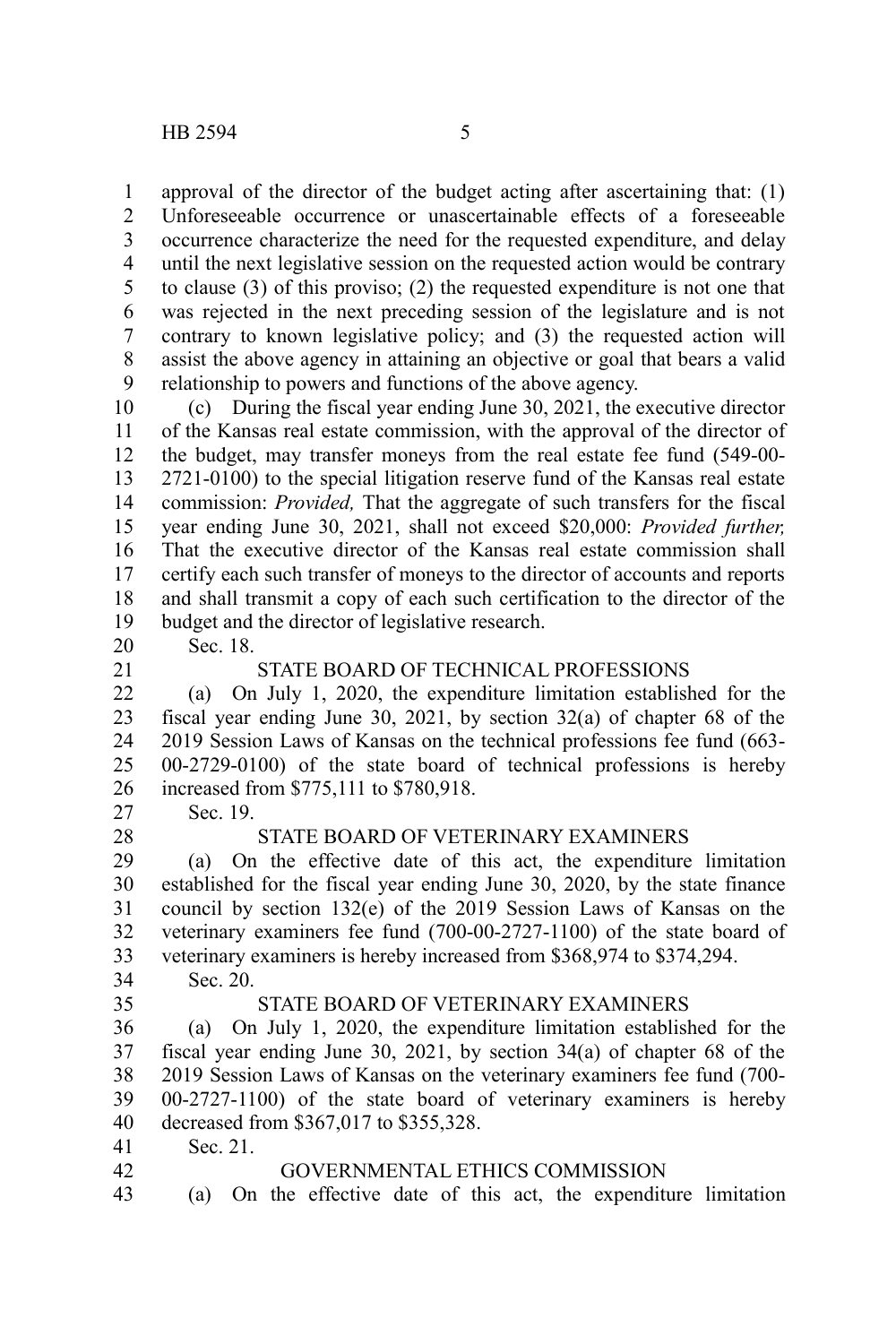established for the fiscal year ending June 30, 2020, by section 35(b) of chapter 68 of the 2019 Session Laws of Kansas on the governmental ethics commission fee fund (247-00-2188-2000) of the governmental ethics commission is hereby decreased from \$296,551 to \$288,443. Sec. 22. GOVERNMENTAL ETHICS COMMISSION (a) There is appropriated for the above agency from the state general fund for the fiscal year ending June 30, 2021, the following: Operating expenditures (247-00-1000-0103)......................................\$8,699 (b) On July 1, 2020, the expenditure limitation established for the fiscal year ending June 30, 2021, by section 35(b) of chapter 68 of the 2019 Session Laws of Kansas on the governmental ethics commission fee fund (247-00-2188-2000) of the governmental ethics commission is hereby increased from \$248,530 to \$253,022. Sec. 23. LEGISLATIVE COORDINATING COUNCIL (a) On the effective date of this act, of the \$3,976,120 appropriated for the above agency for the fiscal year ending June 30, 2020, by section 36(a) of chapter 68 of the 2019 Session Laws of Kansas from the state general fund in the office of revisor of statutes – operations account (579- 00-1000-0103), the sum of \$348,898 is hereby lapsed. Sec. 24. LEGISLATURE (a) There is appropriated for the above agency from the state general fund for the fiscal year ending June 30, 2020, the following: Jordan – legislative claim (428-00-1000-0520).......................................\$90 (b) On the effective date of this act, of the \$15,018,014 appropriated for the above agency for the fiscal year ending June 30, 2020, by section 37(a) of chapter 68 of the 2019 Session Laws of Kansas from the state general fund in the operations (including official hospitality) account (428- 00-1000-0103), the sum of \$90 is hereby lapsed. Sec. 25. ATTORNEY GENERAL (a) On the effective date of this act, of the \$4,913,613 appropriated for the above agency for the fiscal year ending June 30, 2020, by section 41(a) of chapter 68 of the 2019 Session Laws of Kansas from the state general fund in operating expenditures account (082-00-1000-0103), the sum of \$200,000 is hereby lapsed. Sec. 26. STATE TREASURER (a) On the effective date of this act, or as soon thereafter as moneys are available, the director of accounts and reports shall transfer \$907,652 from the state treasurer operating fund (670-00-2374-2300) of the state 1 2 3 4 5 6 7 8 9 10 11 12 13 14 15 16 17 18 19 20 21 22 23 24 25 26 27 28 29 30 31 32 33 34 35 36 37 38 39 40 41 42 43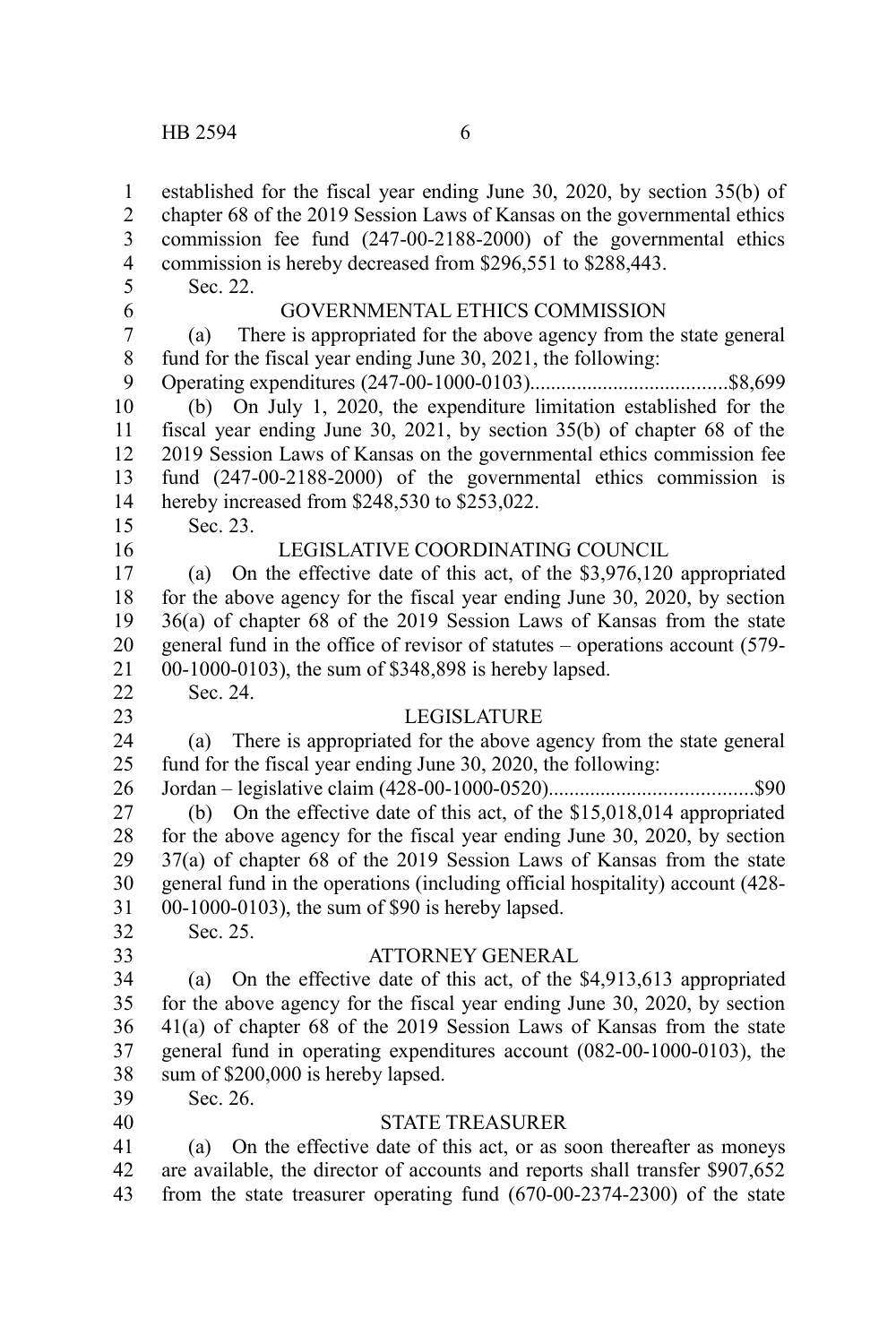| 1                                         | treasurer, to the state general fund.                                                                                                          |
|-------------------------------------------|------------------------------------------------------------------------------------------------------------------------------------------------|
| $\overline{2}$<br>$\overline{\mathbf{3}}$ | Sec. 27.<br><b>INSURANCE DEPARTMENT</b>                                                                                                        |
| $\overline{4}$                            | (a) On the effective date of this act, the expenditure limitation                                                                              |
| 5                                         | established for the fiscal year ending June 30, 2020, by the state finance                                                                     |
| 6                                         | council by section 132(e) of chapter 68 of the 2019 Session Laws of                                                                            |
| $\overline{7}$                            | Kansas on the securities act fee fund (331-00-2162-0100) of the insurance                                                                      |
| $\,8\,$                                   | department is hereby increased from \$3,109,856 to \$3,661,842.                                                                                |
| 9                                         | Sec. 28.                                                                                                                                       |
| 10                                        | <b>STATE BOARD OF INDIGENTS'</b>                                                                                                               |
| 11                                        | <b>DEFENSE SERVICES</b>                                                                                                                        |
| 12                                        | There is appropriated for the above agency from the state general<br>(a)                                                                       |
| 13                                        | fund for the fiscal year ending June 30, 2020, the following:                                                                                  |
| 14                                        | Assigned counsel expenditures (328-00-1000-0700)\$600,000                                                                                      |
| 15                                        | Sec. 29.                                                                                                                                       |
| 16                                        | KANSAS PUBLIC EMPLOYEES                                                                                                                        |
| 17                                        | RETIREMENT SYSTEM                                                                                                                              |
| 18                                        | (a) On the effective date of this act, the expenditure limitation                                                                              |
| 19                                        | established for the fiscal year ending June 30, 2020, by the state finance                                                                     |
| 20                                        | council by section 132(e) of chapter 68 of the 2019 Session Laws of                                                                            |
| 21                                        | Kansas on the Kansas public employees retirement fund – agency                                                                                 |
| 22                                        | operations account (365-00-7002-7400) of the Kansas public employees                                                                           |
| 23                                        | retirement system is hereby increased from \$12,839,877 to \$14,089,877.                                                                       |
| 24                                        | Sec. 30.                                                                                                                                       |
| 25                                        | CITIZENS' UTILITY RATEPAYER BOARD                                                                                                              |
| 26                                        | (a) On the effective date of this act, the expenditure limitation                                                                              |
| 27                                        | established for the fiscal year ending June 30, 2020, by the state finance                                                                     |
| 28<br>29                                  | council by section 132(e) of the 2019 Session Laws of Kansas on the<br>utility regulatory fee fund (122-00-2030-2000) of the citizens' utility |
| 30                                        | ratepayer board is hereby decreased from \$1,028,913 to \$1,015,913.                                                                           |
| 31                                        | Sec. 31.                                                                                                                                       |
| 32                                        | DEPARTMENT OF ADMINISTRATION                                                                                                                   |
| 33                                        | There is appropriated for the above agency from the state general<br>(a)                                                                       |
| 34                                        | fund for the fiscal year ending June 30, 2020, the following:                                                                                  |
| 35                                        | Rehabilitation and repair for state facilities (173-00-1000-8500)\$626,399                                                                     |
| 36                                        | On the effective date of this act, of the \$3,424,074 appropriated<br>(b)                                                                      |
| 37                                        | for the above agency for the fiscal year ending June 30, 2020, by section                                                                      |
| 38                                        | 141(a) of chapter 68 of the 2019 Session Laws of Kansas from the state                                                                         |
| 39                                        | general fund in the restructuring debt service account (173-00-1000-0450),                                                                     |
| 40                                        | the sum of \$120,404 is hereby lapsed.                                                                                                         |
| 41                                        | (c) On the effective date of this act, of the $$1,546,035$ appropriated                                                                        |
| 42                                        | for the above agency for the fiscal year ending June 30, 2020, by section                                                                      |
| 43                                        | 62(a) of chapter 68 of the 2019 Session Laws of Kansas from the state                                                                          |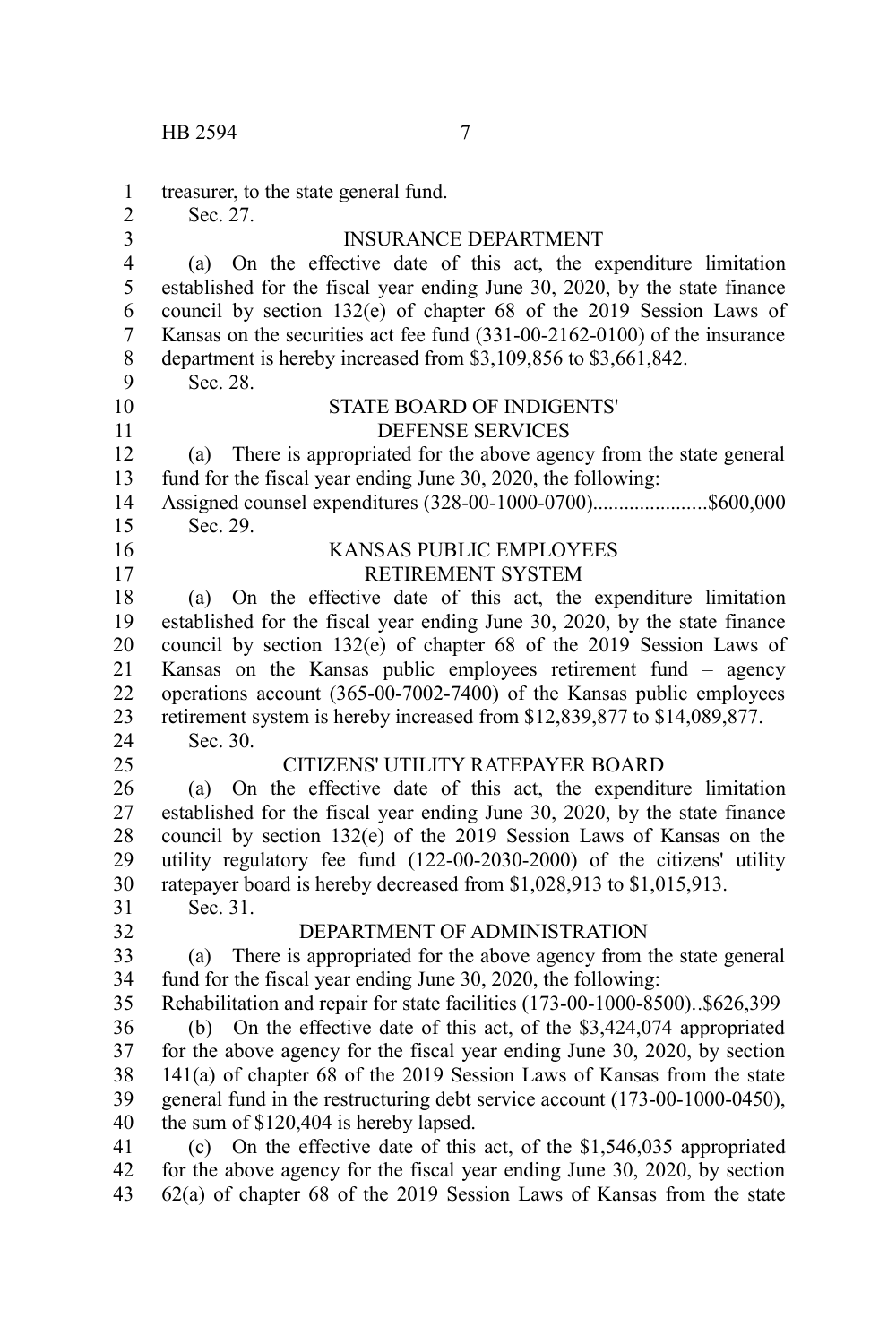| $\mathbf{1}$<br>$\overline{c}$ | general fund in the budget analysis account (173-00-1000-0520), the sum<br>of \$34,608 is hereby lapsed.                                             |
|--------------------------------|------------------------------------------------------------------------------------------------------------------------------------------------------|
| $\overline{\mathbf{3}}$        | (d) There is appropriated for the above agency from the following                                                                                    |
| $\overline{\mathbf{4}}$        | special revenue fund or funds for the fiscal year ending June 30, 2020, all                                                                          |
| 5                              | moneys now or hereafter lawfully credited to and available in such fund or                                                                           |
| 6                              | funds, except that expenditures other than refunds authorized by law shall                                                                           |
| $\overline{7}$                 | not exceed the following:                                                                                                                            |
| 8                              | Department of administration audit                                                                                                                   |
| 9                              |                                                                                                                                                      |
| 10                             | Sec. 32.                                                                                                                                             |
| 11                             | OFFICE OF INFORMATION                                                                                                                                |
| 12                             | TECHNOLOGY SERVICES                                                                                                                                  |
| 13                             | There is appropriated for the above agency from the state general<br>(a)                                                                             |
| 14                             | fund for the fiscal year ending June 30, 2020, the following:                                                                                        |
| 15                             |                                                                                                                                                      |
| 16                             |                                                                                                                                                      |
| 17                             |                                                                                                                                                      |
| 18                             | Sec. 33.                                                                                                                                             |
| 19                             | OFFICE OF ADMINISTRATVE HEARINGS                                                                                                                     |
| 20                             | On the effective date of this act, the expenditure limitation for<br>(a)                                                                             |
| 21                             | official hospitality established for the fiscal year ending June 30, 2020, by                                                                        |
| 22                             | section 65(a) of chapter 68 of the 2019 Session Laws of Kansas on the                                                                                |
| 23                             | administrative hearings office fund (178-00-2582-2584) of the office of                                                                              |
| 24                             | administrative hearings is hereby decreased from \$100 to \$50.                                                                                      |
| 25                             | Sec. 34.                                                                                                                                             |
| 26                             | DEPARTMENT OF REVENUE                                                                                                                                |
| 27                             | There is appropriated for the above agency from the following<br>(a)                                                                                 |
| 28                             | special revenue fund or funds for the fiscal year ending June 30, 2020, all                                                                          |
| 29                             | moneys now or hereafter lawfully credited to and available in such fund or                                                                           |
| 30                             | funds, except that expenditures other than refunds authorized by law shall                                                                           |
| 31                             | not exceed the following:                                                                                                                            |
| 32                             | Fleet rental vehicle administration fund (565-00-2799-2799)No limit                                                                                  |
| 33                             | Fleet rental vehicle clearing fund (565-00-9089-9089)No limit                                                                                        |
| 34                             | Sec. 35.                                                                                                                                             |
| 35                             | DEPARTMENT OF COMMERCE                                                                                                                               |
| 36                             | There is appropriated for the above agency from the state general                                                                                    |
|                                | (a)<br>fund for the fiscal year ending June 30, 2020, the following:                                                                                 |
| 37<br>38                       | IMPACT bonds redemption 2011K (300-00-1000)\$58,941,950                                                                                              |
|                                |                                                                                                                                                      |
| 39<br>40                       | Provided, That during the fiscal year ending June 30, 2020, expenditures<br>shall be made by the secretary of commerce, who is hereby authorized and |
|                                |                                                                                                                                                      |
| 41<br>42                       | directed, from such moneys, to call and redeem IMPACT bonds 2011K in                                                                                 |
|                                | accordance with their terms on or after their first optional redemption date                                                                         |
| 43                             | and prior to maturity.                                                                                                                               |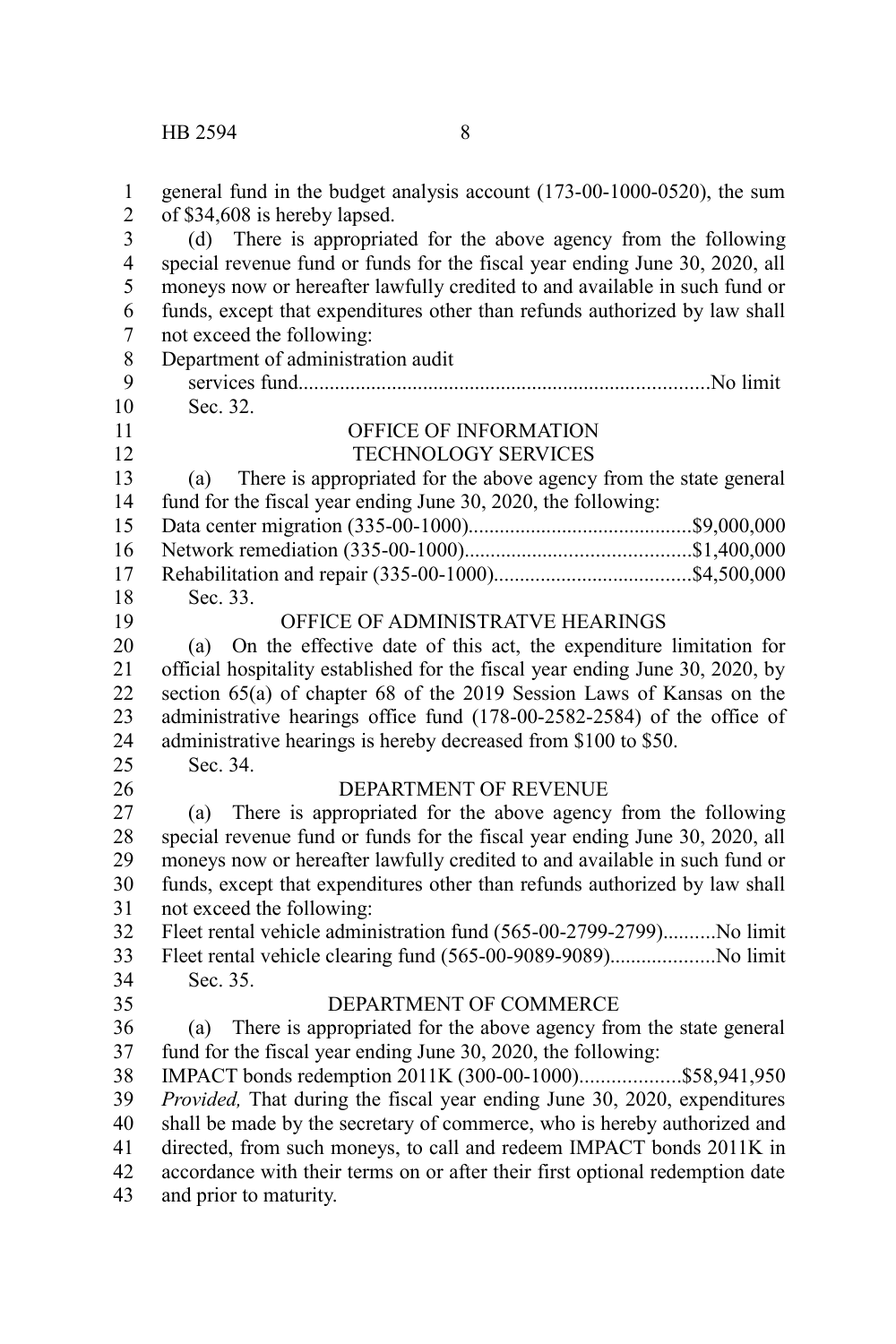| 1                       | Sec. 36.                                                                    |  |  |  |
|-------------------------|-----------------------------------------------------------------------------|--|--|--|
| $\overline{2}$          | DEPARTMENT OF LABOR                                                         |  |  |  |
| $\overline{\mathbf{3}}$ | (a) On the effective date of this act, the expenditure limitation           |  |  |  |
| $\overline{4}$          | established for the fiscal year ending June 30, 2020, by section 145(d) of  |  |  |  |
| 5                       | chapter 68 of the 2019 Session Laws of Kansas on the workmen's              |  |  |  |
| 6                       | compensation fee fund (296-00-2124-2228) of the department of labor is      |  |  |  |
| $\overline{7}$          | hereby increased from \$680,000 to \$750,000.                               |  |  |  |
| 8                       | Sec. 37.                                                                    |  |  |  |
| 9                       | KANSAS COMMISSION ON                                                        |  |  |  |
| 10                      | <b>VETERANS AFFAIRS OFFICE</b>                                              |  |  |  |
| 11                      | On the effective date of this act, any unencumbered balance in<br>(a)       |  |  |  |
| 12                      | each of the following accounts of the state institutions building fund is   |  |  |  |
| 13                      | hereby lapsed: KSH Halsey hall covered entrance project (694-00-8100-       |  |  |  |
| 14                      | 8280); KSH Lincoln and Grant hall ADA access upgrades (694-00-8100-         |  |  |  |
| 15                      | 8282); KSH Pershing barracks access renovation (694-00-8100-8284);          |  |  |  |
| 16                      | KVH Bleckley hall window replacement (694-00-8100-8286); KVH                |  |  |  |
| 17                      | Triplett hall flooring replacement (694-00-8100-8287); and waste disposal   |  |  |  |
| 18                      | $(694 - 00 - 8100 - 8289)$ .                                                |  |  |  |
| 19                      | Sec. 38.                                                                    |  |  |  |
| 20                      | DEPARTMENT OF HEALTH AND ENVIRONMENT -                                      |  |  |  |
| 21                      | <b>DIVISION OF PUBLIC HEALTH</b>                                            |  |  |  |
| 22                      | There is appropriated for the above agency from the state general<br>(a)    |  |  |  |
| 23                      | fund for the fiscal year ending June 30, 2020, the following:               |  |  |  |
| 24                      | Operating expenditures (including official                                  |  |  |  |
| 25                      |                                                                             |  |  |  |
| 26                      | Sec. 39.                                                                    |  |  |  |
| 27                      | DEPARTMENT OF HEALTH AND ENVIRONMENT -                                      |  |  |  |
| 28                      | DIVISION OF HEALTH CARE FINANCE                                             |  |  |  |
| 29                      | On the effective date of this act, of the \$691,755,078 appropriated<br>(a) |  |  |  |
| 30                      | for the above agency for the fiscal year ending June 30, 2020, by section   |  |  |  |
| 31                      | 81(a) of chapter 68 of the 2019 Session Laws of Kansas from the state       |  |  |  |
| 32                      | general fund in the other medical assistance account (264-00-1000-3026),    |  |  |  |
| 33                      | the sum of \$37,041,169 is hereby lapsed.                                   |  |  |  |
| 34                      | Sec. 40.                                                                    |  |  |  |
| 35                      | DEPARTMENT OF HEALTH AND ENVIRONMENT -                                      |  |  |  |
| 36                      | <b>DIVISION OF ENVIRONMENT</b>                                              |  |  |  |
| 37                      | On the effective date of this act, of the \$1,093,131 appropriated<br>(a)   |  |  |  |
| 38                      | for the above agency for the fiscal year ending June 30, 2020, by section   |  |  |  |
| 39                      | 132(c) of chapter 68 of the 2019 Session Laws of Kansas from the state      |  |  |  |
| 40                      | water plan fund in the contamination remediation account (264-00-1800-      |  |  |  |
| 41                      | 1802), the sum of \$4,850 is hereby lapsed.                                 |  |  |  |
| 42                      | (b) On the effective date of this act, of the \$307,059 appropriated for    |  |  |  |
| 43                      | the above agency for the fiscal year ending June 30, 2020, by section       |  |  |  |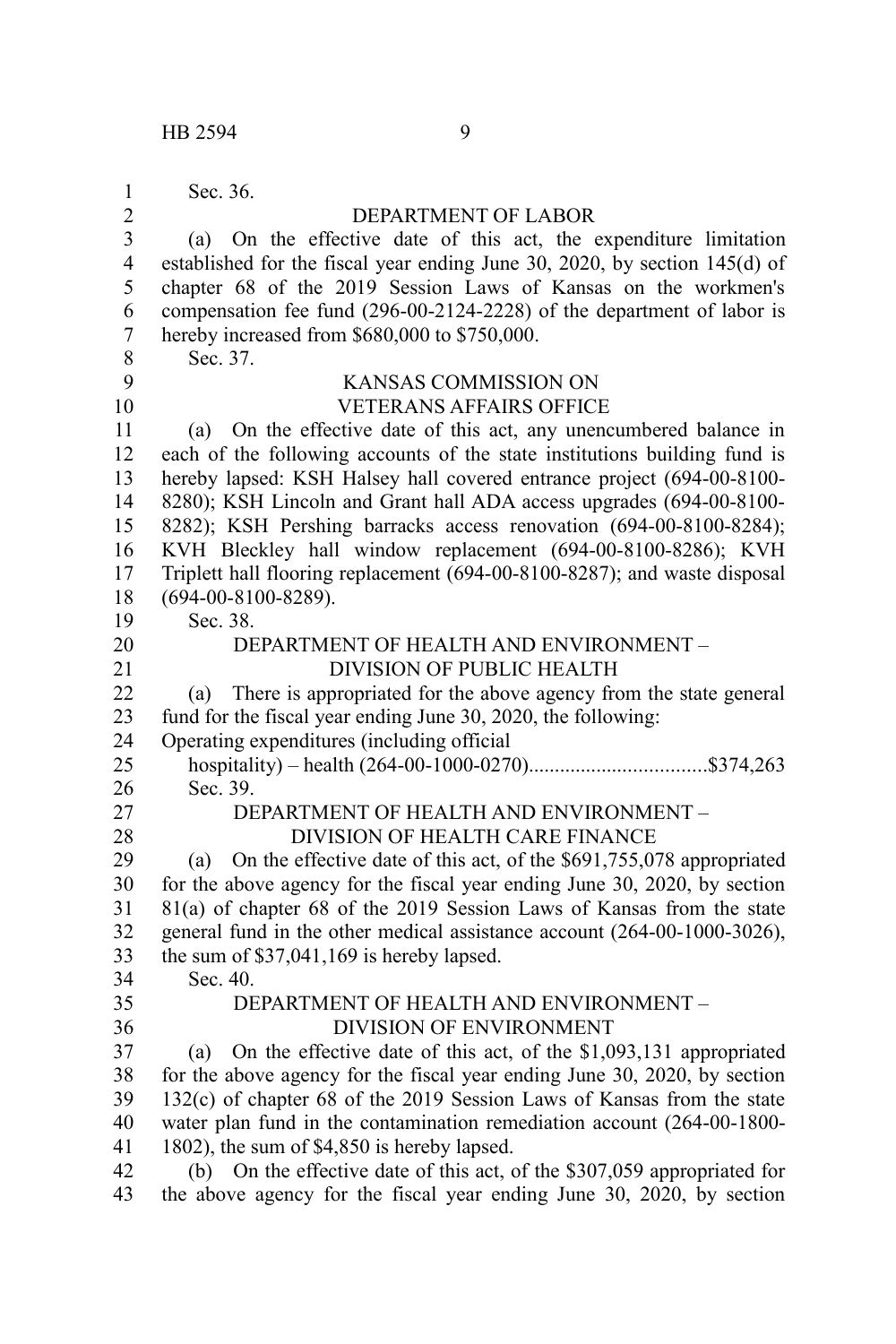132(c) of chapter 68 of the 2019 Session Laws of Kansas from the state water plan fund in the nonpoint source program account (264-00-1800- 1804), the sum of \$3,851 is hereby lapsed. (c) On the effective date of this act, of the \$280,738 appropriated for the above agency for the fiscal year ending June 30, 2020, by section 132(c) of chapter 68 of the 2019 Session Laws of Kansas from the state water plan fund in the TMDL initiatives and use account (264-00-1800- 1805), the sum of \$2,709 is hereby lapsed. Sec. 41. KANSAS DEPARTMENT FOR AGING AND DISABLITY SERVICES (a) There is appropriated for the above agency from the state general fund for the fiscal year ending June 30, 2020, the following: KanCare caseloads (629-00-1000-0610)....................................\$21,692,610 (b) On the effective date of this act, of the \$309,211,233 appropriated for the above agency for the fiscal year ending June 30, 2020, by section 85(a) of chapter 68 of the 2019 Session Laws of Kansas from the state general fund in the KanCare non-caseloads account (039-00-1000-0612), the sum of \$10,677,095 is hereby lapsed. Sec. 42. KANSAS DEPARTMENT FOR CHILDREN AND FAMILIES (a) There is appropriated for the above agency from the state general fund for the fiscal year ending June 30, 2020, the following: Youth services aid and assistance (629-00-1000-7020)...............\$1,262,176 Sec. 43. DEPARTMENT OF EDUCATION (a) There is appropriated for the above agency from the state general fund for the fiscal year ending June 30, 2020, the following: Education commission of the states..................................................\$67,700 (b) On the effective date of this act, of the \$1,597,147 appropriated for the fiscal year ending June 30, 2020, by section 1(a) of chapter 19 of the 2019 Session Laws of Kansas from the state general fund in the KPERS – employer contributions – non-USDs account (652-00-1000- 0100), the sum of \$950,493 is hereby lapsed. (c) On the effective date of this act, of the \$10,261,604 appropriated for the fiscal year ending June 30, 2020, by section 1(a) of chapter 19 of the 2019 Session Laws of Kansas from the state general fund in the KPERS – employer contributions – USDs account  $(652-00-1000-0110)$ , the sum of \$1,762,628 is hereby lapsed. (d) On the effective date of this act, any unencumbered balance in the MHIT pilot program – online database account (652-00-1000-0160) of the state general fund is hereby lapsed. 1 2 3 4 5 6 7 8 9 10 11 12 13 14 15 16 17 18 19 20 21 22 23 24 25 26 27 28 29 30 31 32 33 34 35 36 37 38 39 40 41 42 43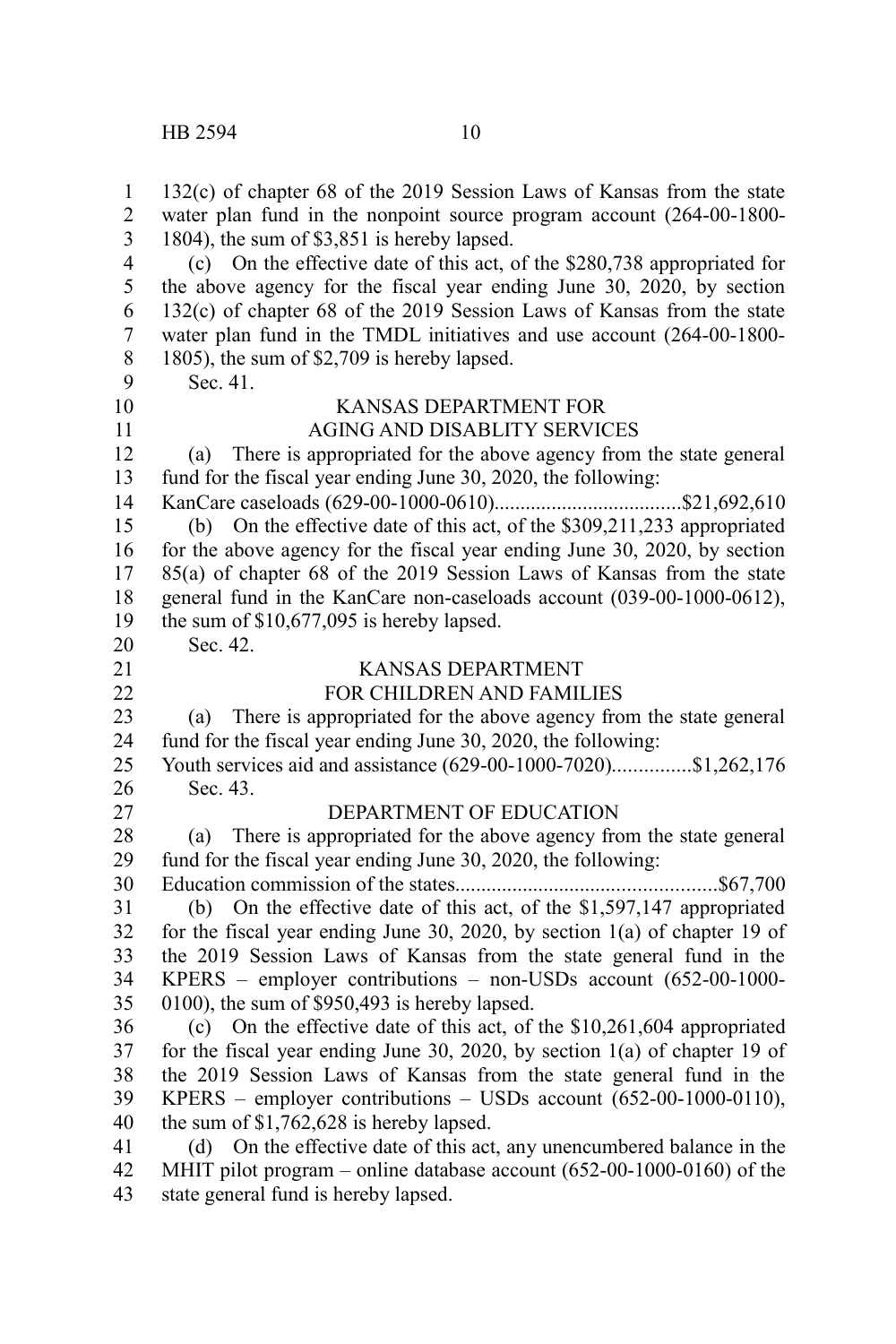(e) On the effective date of this act, of the \$2,225,115,906 appropriated for the fiscal year ending June 30, 2020, by section 90(a) of chapter 68 of the 2019 Session Laws of Kansas from the state general fund in the state foundation account (652-00-1000-820), the sum of \$35,626,052 is hereby lapsed. 1 2 3 4 5

Sec. 44. 6

7

### DEPARTMENT OF EDUCATION

(a) On the effective date of this act, of the \$38,417,749 appropriated for the fiscal year ending June 30, 2021, by section 91(a) of chapter 68 of the 2019 Session Laws of Kansas from the state general fund in the KPERS – employer contributions – non-USDs account (652-00-1000- 0100), the sum of \$976,965 is hereby lapsed. 8 9 10 11 12

(b) On the effective date of this act, of the \$514,524,907 appropriated for the fiscal year ending June 30, 2021, by section 91(a) of chapter 68 of the 2019 Session Laws of Kansas from the state general fund in the KPERS – employer contributions – USDs account (652-00-1000-0110), the sum of \$5,002,745 is hereby lapsed. 13 14 15 16 17

(c) On the effective date of this act, of the \$2,305,700,929 appropriated for the fiscal year ending June 30, 2021, by section 91(a) of chapter 68 of the 2019 Session Laws of Kansas from the state general fund in the state foundation aid account (652-00-1000-0820), the sum of \$32,524,169 is hereby lapsed. 18 19 20 21 22

(d) On the effective date of this act, of the \$519,300,000 appropriated for the fiscal year ending June 30, 2021, by section 91(a) of chapter 68 of the 2019 Session Laws of Kansas from the state general fund in the supplemental general state aid account (652-00-1000-0840), the sum of \$5,900,000 is hereby lapsed. 23 24 25 26 27

28

29

Sec. 45.

#### FORT HAYS STATE UNIVERSITY

(a) In addition to the other purposes for which expenditures may be made by the above agency from moneys appropriated from any special revenue fund or funds during the fiscal year ending June 30, 2020, as authorized by chapter 68 of the 2019 Session Laws of Kansas, this or other appropriation act of the 2020 regular session of the legislature, expenditures may be made by the above agency from any special revenue fund or funds during fiscal year 2020 for the following capital improvement project or projects: 30 31 32 33 34 35 36 37

Akers boiler replacement..................................................................No limit Sec. 46. 38 39

40

#### KANSAS STATE UNIVERSITY

(a) There is appropriated for the above agency from the state general fund for the fiscal year ending June 30, 2020, the following: 41 42

Operating expenditures (including 43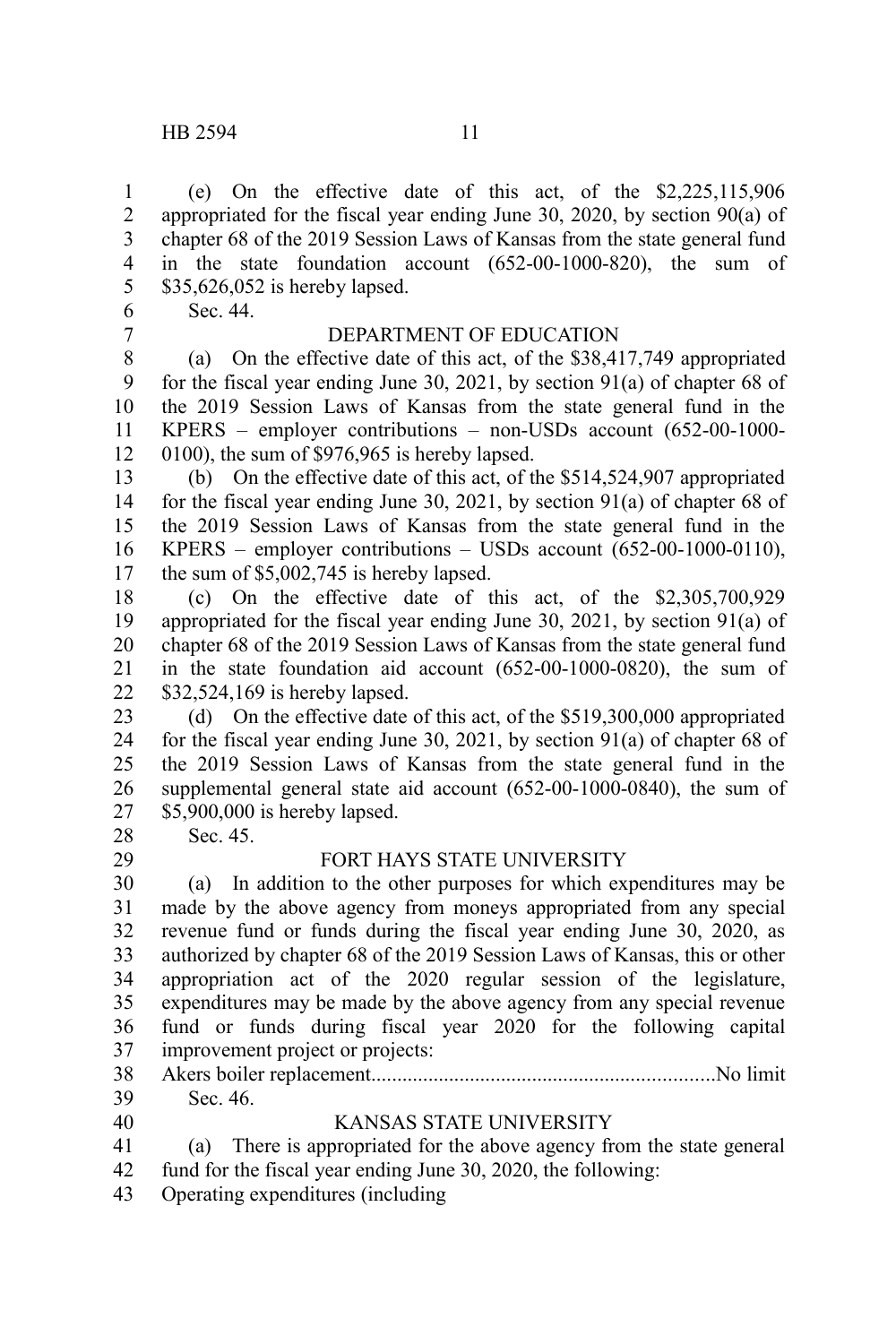| 1                       |                                                                            |
|-------------------------|----------------------------------------------------------------------------|
| $\overline{c}$          | Kansas state university                                                    |
| $\overline{\mathbf{3}}$ | polytechnic campus (including                                              |
| $\overline{4}$          |                                                                            |
| 5                       | (b) In addition to the other purposes for which expenditures may be        |
| 6                       | made by the above agency from moneys appropriated from any special         |
| $\overline{7}$          | revenue fund or funds during the fiscal year ending June 30, 2020, as      |
| 8                       | authorized by chapter 68 of the 2019 Session Laws of Kansas, this or other |
| 9                       | appropriation act of the 2020 regular session of the legislature,          |
| 10                      | expenditures may be made by the above agency from any special revenue      |
| 11                      | fund or funds during fiscal year 2020 for the following capital            |
| 12                      | improvement project or projects:                                           |
| 13                      |                                                                            |
| 14                      |                                                                            |
| 15                      |                                                                            |
| 16                      |                                                                            |
| 17                      |                                                                            |
| 18                      |                                                                            |
| 19                      | Sec. 47.                                                                   |
| 20                      | KANSAS STATE UNIVERSITY EXTENSION SYSTEMS                                  |
| 21                      | AND AGRICULTURE RESEARCH PROGRAMS                                          |
| 22                      | There is appropriated for the above agency from the state general<br>(a)   |
| 23                      | fund for the fiscal year ending June 30, 2020, the following:              |
| 24                      | Cooperative extension service (including                                   |
| 25                      |                                                                            |
| 26                      | On the effective date of this act, of the \$30,945,559 appropriated<br>(b) |
| 27                      | for the above agency for the fiscal year ending June 30, 2020, by section  |
| 28                      | 132(a) of chapter 68 of the 2019 Session Laws of Kansas from the state     |
| 29                      | general fund in the agricultural experiment stations (including official   |
| 30                      | hospitality) account $(369-00-1000-1030)$ , the sum of \$405,408 is hereby |
| 31                      | lapsed.                                                                    |
| 32                      | Sec. 48.                                                                   |
| 33                      | KANSAS STATE UNIVERSITY                                                    |
| 34                      | VETERINARY MEDICAL CENTER                                                  |
| 35                      | There is appropriated for the above agency from the state general<br>(a)   |
| 36                      | fund for the fiscal year ending June 30, 2020, the following:              |
| 37                      |                                                                            |
| 38                      | (b) On the effective date of this act, of the \$5,036,233 appropriated     |
| 39                      | for the above agency for the fiscal year ending June 30, 2020, by section  |
| 40                      | 132(a) of chapter 68 of the 2019 Session Laws of Kansas from the state     |
| 41                      | general fund in the operating enhancement account (368-00-1000-5023),      |
| 42                      | the sum of \$36,233 is hereby lapsed.                                      |
| 43                      | (c) In addition to the other purposes for which expenditures may be        |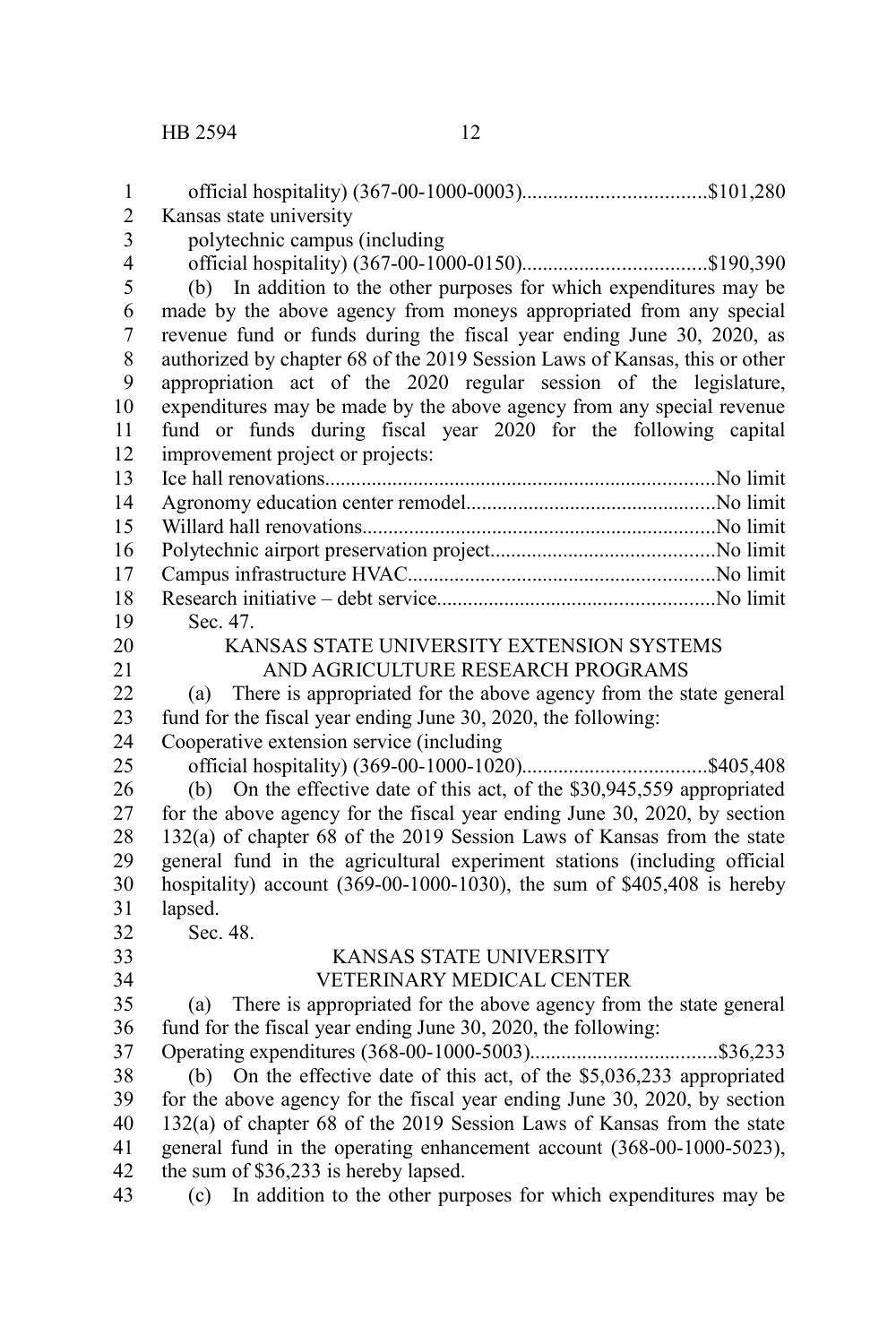made by the above agency from moneys appropriated from any special revenue fund or funds during the fiscal year ending June 30, 2020, as authorized by chapter 68 of the 2019 Session Laws of Kansas, this or other appropriation act of the 2020 regular session of the legislature, expenditures may be made by the above agency from any special revenue fund or funds during fiscal year 2020 for the following capital improvement project or projects: Capital lease......................................................................................No limit Sec. 49. PITTSBURG STATE UNIVERSITY (a) There is appropriated for the above agency from the state general fund for the fiscal year ending June 30, 2020, the following: Operating expenditures (385-00-1000-0063)....................................\$22,025 (b) On the effective date of this act, of the \$1,019,003 appropriated for the above agency for the fiscal year ending June 30, 2020, by section 132(a) of chapter 68 of the 2019 Session Laws of Kansas from the state general fund in the school of construction account (385-00-1000-0200), the sum of \$17,906 is hereby lapsed. (c) On the effective date of this act, of the \$1,220,004 appropriated for the above agency for the fiscal year ending June 30, 2020, by section 132(a) of chapter 68 of the 2019 Session Laws of Kansas from the state general fund in the polymer science program account (385-00-1000-0300), the sum of \$4,119 is hereby lapsed. (d) On the effective date of this act, the total amount of \$125,000, authorized by section 104(c) of chapter 68 of the 2019 Session Laws of Kansas to be transferred by the director of accounts and reports from the general fees fund (385-00-2070-2010) to the following specified funds and accounts of funds: Perkins student loan fund (385-00-7509-7020); nursing student loan fund (385-00-7508-7010); and nurse faculty loan program federal fund (385-00-3596-3596), is hereby increased to \$145,000. Sec. 50. UNIVERSITY OF KANSAS (a) There is appropriated for the above agency from the state general fund for the fiscal year ending June 30, 2020, the following: Geological survey (682-00-1000-0170)..........................................\$280,550 Umbilical cord matrix project (682-00-1000-0370)............................\$1,843 (b) On the effective date of this act, of the \$134,939,821 appropriated for the above agency for the fiscal year ending June 30, 2020, by section 132(a) of chapter 68 of the 2019 Session Laws of Kansas from the state general fund in the operating expenditures (including official hospitality) account (682-00-1000-0023), the sum of \$282,393 is hereby lapsed. (c) On the effective date of this act, of the \$2,494,307 appropriated for the above agency for the fiscal year ending June 30, 2020, by section 1 2 3 4 5 6 7 8 9 10 11 12 13 14 15 16 17 18 19 20 21 22 23 24 25 26 27 28 29 30 31 32 33 34 35 36 37 38 39 40 41 42 43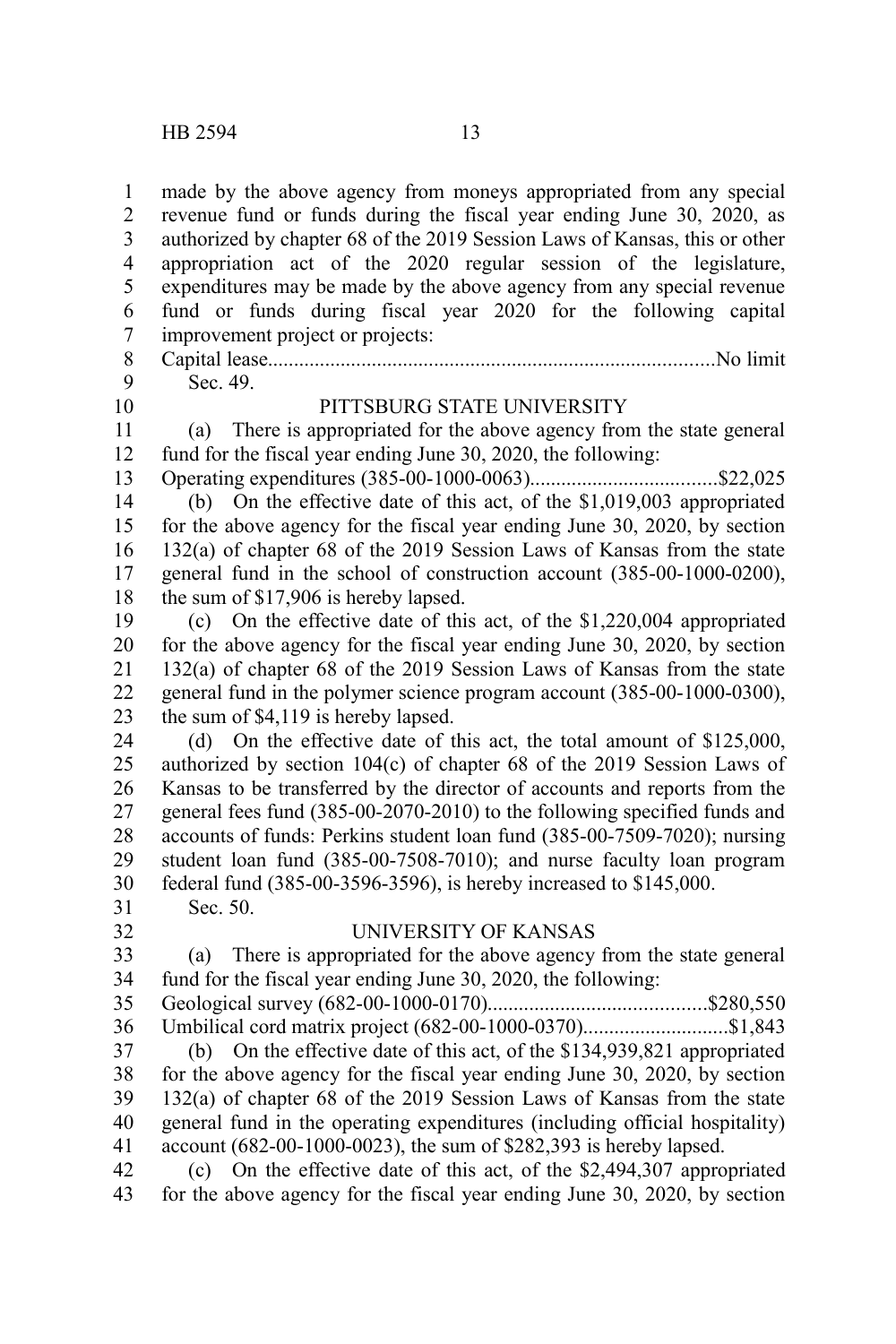155(a) of chapter 68 of the 2019 Session Laws of Kansas from the state general fund in the school of pharmacy debt service account (682-00- 1000-0400), the sum of \$916,342 is hereby lapsed. 1 2 3

(d) In addition to the other purposes for which expenditures may be made by the above agency from moneys appropriated from any special revenue fund or funds during the fiscal year ending June 30, 2020, as authorized by chapter 68 of the 2019 Session Laws of Kansas, this or other appropriation act of the 2020 regular session of the legislature, expenditures may be made by the above agency from any special revenue fund or funds during fiscal year 2020 for the following capital improvement project or projects: 4 5 6 7 8 9 10 11

| 16 Sec. 51. |  |
|-------------|--|

17

#### WICHITA STATE UNIVERSITY

(a) In addition to the other purposes for which expenditures may be made by the above agency from moneys appropriated from any special revenue fund or funds during the fiscal year ending June 30, 2020, as authorized by chapter 68 of the 2019 Session Laws of Kansas, this or other appropriation act of the 2020 regular session of the legislature, expenditures may be made by the above agency from any special revenue fund or funds during fiscal year 2020 for the following capital improvement project or projects: 18 19 20 21 22 23 24 25

(b) In addition to the other purposes for which expenditures may be made by Wichita state university from the moneys appropriated from the state general fund or from any special revenue fund or funds for fiscal year 2020, as authorized by chapter 68 of the 2019 Session Laws of Kansas, this or other appropriation act of the 2020 regular session of the legislature, expenditures may be made by Wichita state university from the moneys appropriated from the state general fund or from any special revenue fund or funds for fiscal year 2020 to provide for the issuance of bonds by the Kansas development finance authority in accordance with K.S.A. 74-8905, and amendments thereto, for a capital improvement project for the construction and equipment of a new school of business building on the innovation campus of Wichita state university: *Provided,* 32 33 34 35 36 37 38 39 40 41 42 43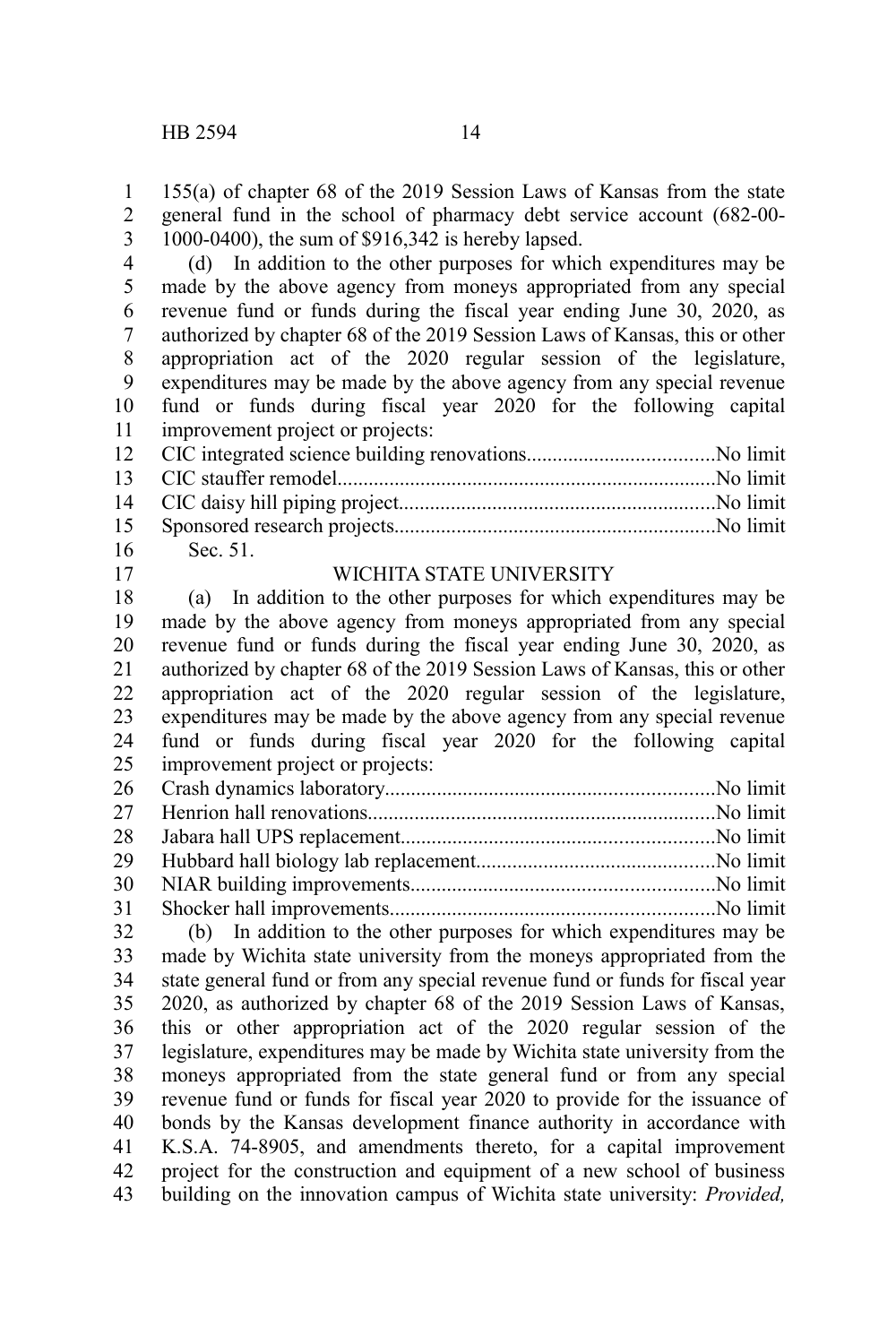That such capital improvement project is hereby approved for Wichita state university for the purposes of K.S.A. 74-8905(b), and amendments thereto, and the authorization of the issuance of bonds by the Kansas development finance authority in accordance with that statute: *Provided further,* That Wichita state university may make expenditures from the money received from the issuance of any such bonds for such capital improvement project: *Provided, however,* That expenditures from the moneys received from the issuance of any such bonds for such capital improvement project shall not exceed \$25,000,000, plus all amounts required for costs of bond issuance, costs of interest on the bonds issued for such capital improvement project during the construction of such project, credit enhancement costs and any required reserves for payment of principal and interest on the bonds: *And provided further,* That all moneys received from the issuance of any such bonds shall be deposited and accounted for as prescribed by applicable bond covenants: *And provided further,* That debt service for any such bonds for such capital improvement project shall be financed by appropriations from any appropriate special revenue fund or funds: *And provided further,* That any such bonds and interest thereon shall be an obligation only of the Kansas development finance authority, shall not constitute a debt of the state of Kansas within the meaning of section 6 or 7 of article 11 of the constitution of the state of Kansas and shall not pledge the full faith and credit or the taxing power of the state of Kansas: *And provided further,* That Wichita state university shall make provisions for the maintenance of the building. Sec. 52. 1 2 3 4 5 6 7 8 9 10 11 12 13 14 15 16 17 18 19 20 21 22 23 24 25 26

#### STATE BOARD OF REGENTS

(a) There is appropriated for the above agency from the state general fund for the fiscal year ending June 30, 2020, the following: 27 28

Tuition for technical education (561-00-1000-0120)...................\$4,500,000 Sec. 53. 29 30

31

#### DEPARTMENT OF CORRECTIONS

(a) On the effective date of this act, or as soon thereafter as moneys are available, the director of accounts and reports shall transfer \$6,089,218 from the department of corrections outsourcing male offenders account (521-00-1000-0606) of the state general fund of the department of corrections to the operating expenditures account (521-00-1000-0603) of the state general fund of the department of corrections. 32 33 34 35 36 37

(b) On the effective date of this act, or as soon thereafter as moneys are available, the director of accounts and reports shall transfer \$250,000 from the department of corrections outsourcing male offenders account (521-00-1000-0606) of the state general fund of the department of corrections to the local jail payments account (521-00-1000-0510) of the state general fund of the department of corrections. 38 39 40 41 42 43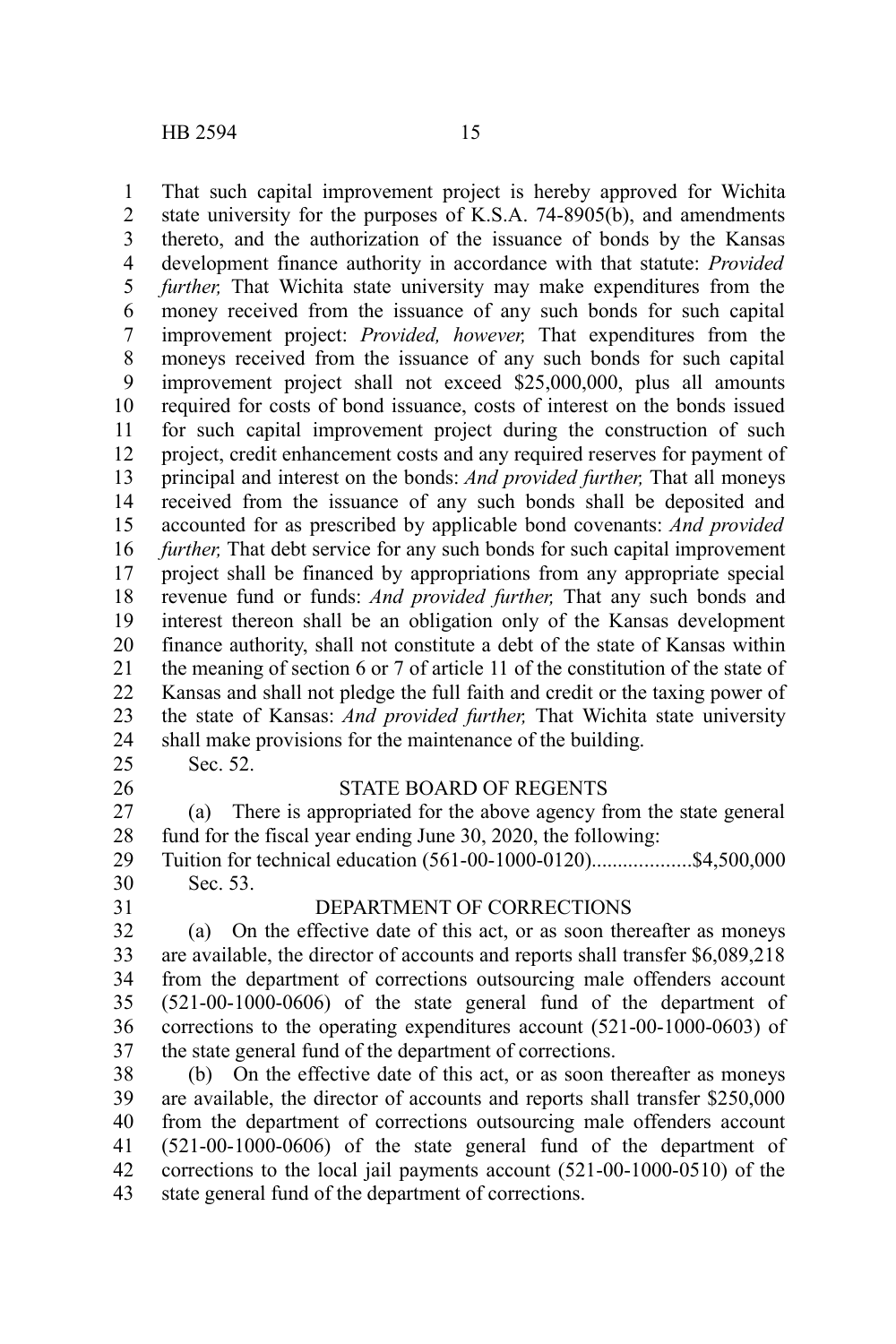Sec. 54.

1  $\mathfrak{D}$ 

10

18

#### ADJUTANT GENERAL

|                | (a) There is appropriated for the above agency from the state general |
|----------------|-----------------------------------------------------------------------|
| $\overline{4}$ | fund for the fiscal year ending June 30, 2020, the following:         |
| 5              |                                                                       |
| 6              |                                                                       |
|                |                                                                       |
| -8             | Sec. 55.                                                              |
| q              | KANSAS COMMISSION ON PEACE OFFICERS'                                  |

#### AISSION ON PEACE ( STANDARDS AND TRAINING

(a) On the effective date of this act, the expenditure limitation established for the fiscal year ending June 30, 2020, by section 132(e) of chapter 68 of the 2019 Session Laws of Kansas on the Kansas commission of peace officers' standards and training fund (529-00-2583-2580) of the Kansas commission on peace officers' standards and training is hereby increased from \$682,467 to \$694,917. 11 12 13 14 15 16 17

Sec. 56.

#### STATE FAIR BOARD

(a) In addition to the other purposes for which expenditures may be made by the above agency from moneys appropriated from the state general fund or from any special revenue fund or funds of the above agency for the fiscal year ending June 30, 2020, by chapter 68 of the 2019 Session Laws of Kansas, this or any other appropriation act of the 2020 regular session of the legislature, expenditures shall be made by the above agency from such moneys to provide for the issuance of bonds by the Kansas development finance authority in accordance with K.S.A. 74- 8905, and amendments thereto, for a capital improvement project to renovate the expo center on the state fairgrounds: *Provided*, That such capital improvement project is hereby approved for the state fair board for the purposes of K.S.A. 74-8905(b), and amendments thereto, and the authorization of the issuance of bonds by the Kansas development finance authority in accordance with that statute: *Provided further*, That the state fair board may make expenditures from the moneys received from the issuance of any such bonds for such capital improvement project: *And provided further*, That expenditures from the moneys received from the issuance of any such bonds for such capital improvement project shall not exceed \$1,247,519 plus all amounts required for costs of bond issuance, costs of interest on the bonds issued for such capital improvement project, credit enhancement costs and any required reserves for the payment of principal and interest on the bonds: *And provided further*, That all moneys received from the issuance of any such bonds shall be deposited and accounted for as prescribed by applicable bond covenants: *And provided further*, That debt service for any such bonds for such capital improvement 19 20 21 22 23 24 25 26 27 28 29 30 31 32 33 34 35 36 37 38 39 40 41 42 43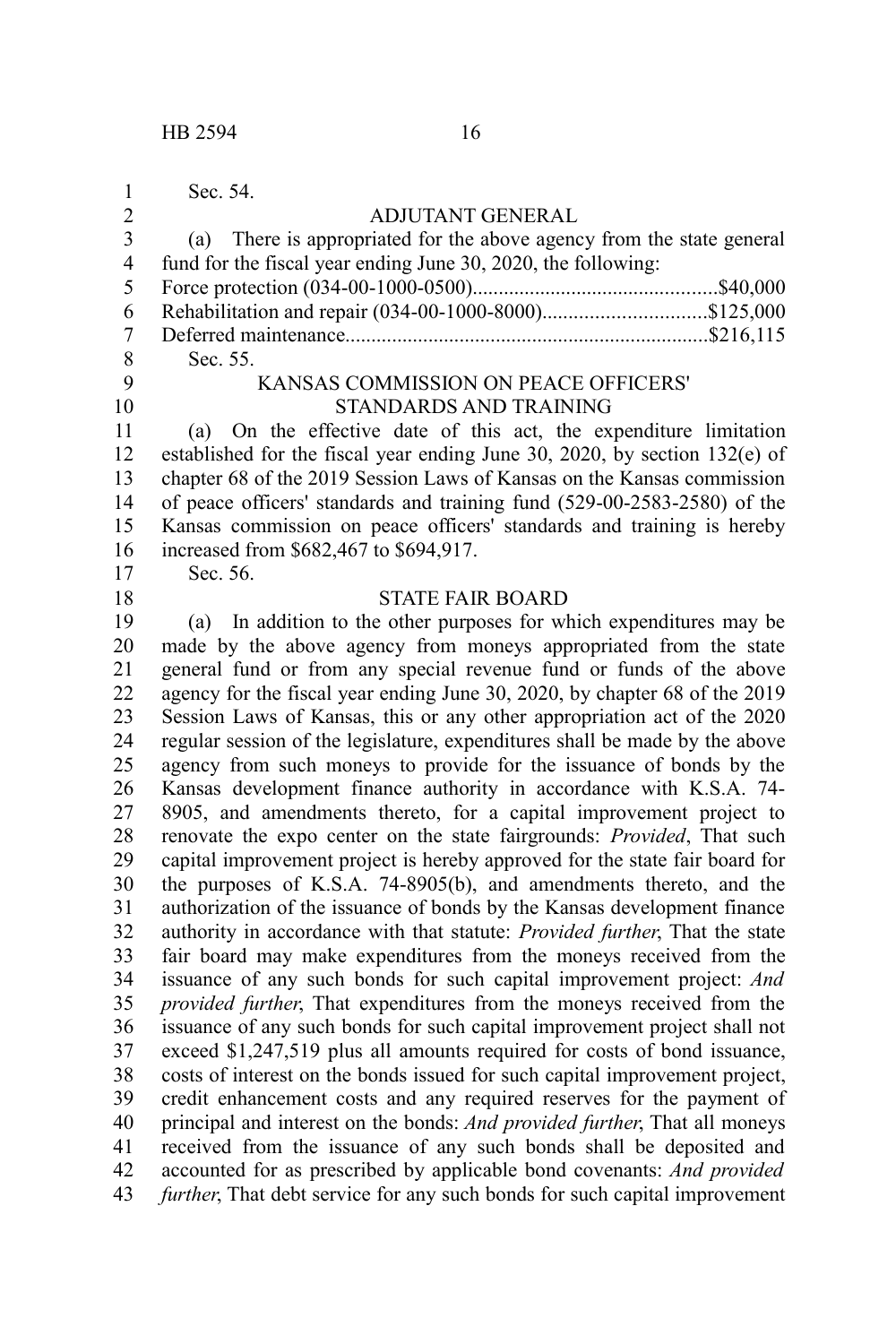project shall be financed by appropriations from the state fair capital improvements fund (373-00-2533-2500): *And provided further*, That any such bonds and interest thereon shall be an obligation only of the Kansas development finance authority, shall not constitute a debt of the state of Kansas within the meaning of section 6 or 7 of article 11 of the constitution of the state of Kansas and shall not pledge the full faith and credit or the taxing power of the state of Kansas. Sec. 57. KANSAS WATER OFFICE (a) On the effective date of this act, of the \$896,522 appropriated for the above agency for the fiscal year ending June 30, 2020, by section 126(c) of chapter 68 of the 2019 Session Laws of Kansas from the state water plan fund in the assessment and evaluation account (709-00-1800- 1110), the sum of \$100,000 is hereby lapsed. (b) There is appropriated for the above agency from the state water plan fund for the fiscal year ending June 30, 2020, for the state water plan project or projects specified, the following: Flood study (709-00-1800)..............................................................\$100,000 *Provided,* That any unencumbered balance in the flood study account in excess of \$100 as of June 30, 2020, is hereby reappropriated for fiscal year 2021. (c) There is appropriated for the above agency from the state water plan fund for the fiscal year ending June 30, 2020, for the state water plan project or projects specified, the following: Arbuckle study (709-00-1800)..........................................................\$68,000 *Provided,* That any unencumbered balance in the Arbuckle study account in excess of \$100 as of June 30, 2020, is hereby reappropriated for fiscal year 2021. Sec. 58. KANSAS DEPARTMENT OF WILDLIFE, PARKS AND TOURISM (a) There is appropriated for the above agency from the state general fund for the fiscal year ending June 30, 2020, the following: Emergency flood damage repair..................................................\$2,000,000 (b) On the effective date of this act, or as soon thereafter as moneys are available, the director of accounts and reports shall transfer \$45,167 from the state highway fund of the department of transportation to the department access roads fund (710-00-2178-2760) of the Kansas department of wildlife, parks and tourism. (c) On the effective date of this act, the expenditure limitation established for the fiscal year ending June 30, 2021, by section 164(j) of chapter 68 of the 2019 Session Laws of Kansas on the wildlife restoration 1 2 3 4 5 6 7 8 9 10 11 12 13 14 15 16 17 18 19 20 21 22 23 24 25 26 27 28 29 30 31 32 33 34 35 36 37 38 39 40 41 42

fund (710-00-3418-3422) of the Kansas wildlife, parks and tourism is 43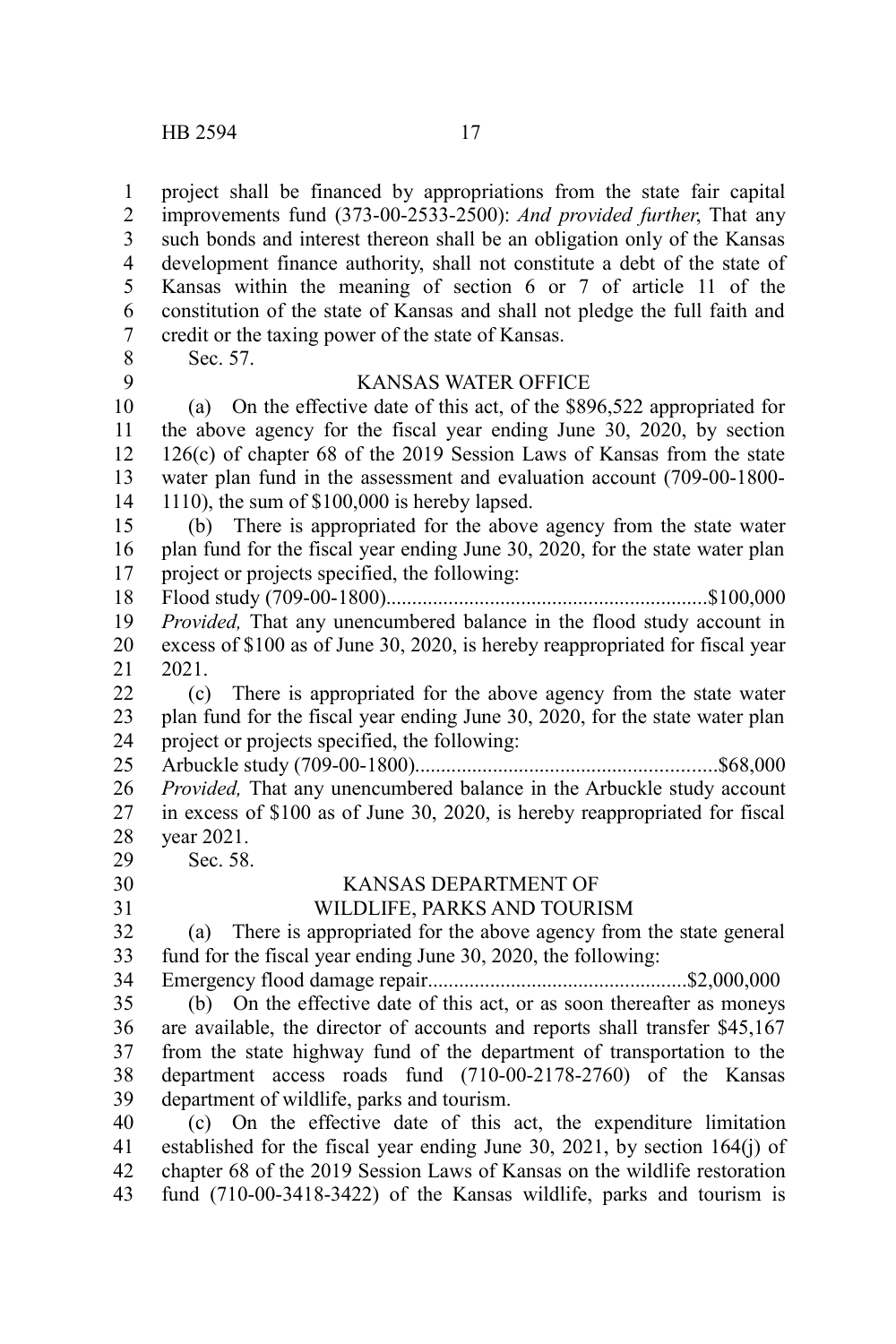hereby increased from \$4,504,250 to \$4,729,250. 1

Sec. 59.

2 3

#### STATE FINANCE COUNCIL

(a) On the effective date of this act, of the \$21,960,192 appropriated for the above agency for the fiscal year ending June 30, 2020, by section 132(a) of chapter 68 of the 2019 Session Laws of Kansas from the state general fund in the state employee pay increase account, the sum of \$230,948 is hereby lapsed. 4 5 6 7 8

(b) On the effective date of this act, of the \$206,866 appropriated for the above agency for the fiscal year ending June 30, 2020, by section 132(b) of chapter 68 of the 2019 Session Laws of Kansas from the state economic development initiatives fund in the state employee pay increase account, the sum of \$17,438 is hereby lapsed. 9 10 11 12 13

(c) On the effective date of this act, the \$3,036,261 appropriated for the above agency for the fiscal year ending June 30, 2020, by section 133(a) of chapter 68 of the 2019 Session Laws of Kansas from the state general fund in the Kansas juvenile correctional complex – facilities renovations account is hereby lapsed. 14 15 16 17 18

(d) On the effective date of this act, of the \$10,950,000 appropriated for the above agency for the fiscal year ending June 30, 2020, by section 133(a) of chapter 68 of the 2019 Session Laws of Kansas from the state general fund in the department of corrections outsourcing male offenders account, the sum of \$6,570,000 is hereby lapsed. 19 20 21 22 23

Sec. 60. *Severability.* If any provision or clause of this act or application thereof to any person or circumstance is held invalid, such invalidity shall not affect other provisions or applications of the act that can be given effect without the invalid provision or application, and to this end the provisions of this act are declared to be severable. 24 25 26 27 28

Sec. 61. *Appeals to exceed expenditure limitations.* (a) Upon written application to the governor and approval of the state finance council, expenditures from special revenue funds may exceed the amounts specified in this act. 29 30 31 32

(b) This section shall not apply to the expanded lottery act revenues fund, the state economic development initiatives fund, the children's initiatives fund, the state water plan fund or the Kansas endowment for youth fund, or to any account of any of such funds. 33 34 35 36

Sec. 62. If any fund or account name described by words and the numerical accounting code that follows such fund or account name do not match, it shall be conclusively presumed that the legislature intended that the fund or account name described by words is the correct fund or account name, and such fund or account name described by words shall control over a contradictory or incorrect numerical accounting code. 37 38 39 40 41 42

Sec. 63. This act shall take effect and be in force from and after its 43